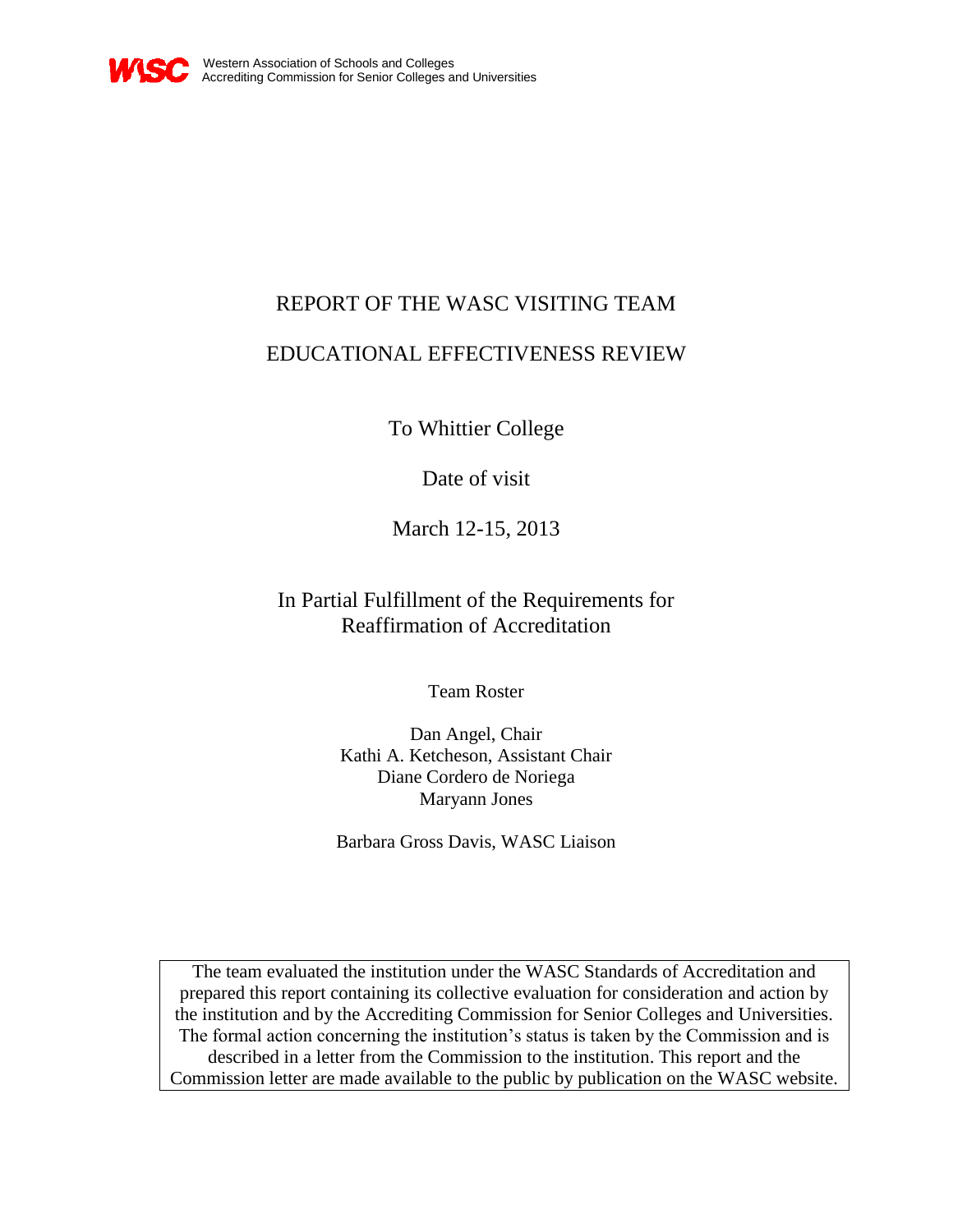# **TABLE OF CONTENTS**

# Page numbers

# **SECTION I: OVERVIEW AND CONTEXT**

| A. Description of the Institution and Visit                         | 3              |
|---------------------------------------------------------------------|----------------|
| B. Alignment with the Proposal                                      | 6              |
| C. Response to Issues Raised in the Capacity and Preparatory Review | $\overline{7}$ |
| <b>SECTION II: EVALUATION OF EDUCATIONAL EFFECTIVENESS</b>          |                |
| Theme 1: Community                                                  | 8              |
| Theme 2: Culture                                                    | 13             |
| Theme 3: Undergraduate Research, Scholarship and Creative Activity  | 15             |
| School of Law                                                       | 19             |
| Program Review                                                      | 26             |
| Sustainability                                                      | 27             |
| Planning                                                            | 28             |
| <b>Institutional Research</b>                                       | 30             |
| <b>SECTION III: FINDINGS AND RECOMMENDATIONS</b>                    | 31             |
| <b>APPENDICES</b>                                                   |                |
| Appendix I: Off-Site Programs                                       | 34             |
| Appendix II: Student Complaints                                     | 36             |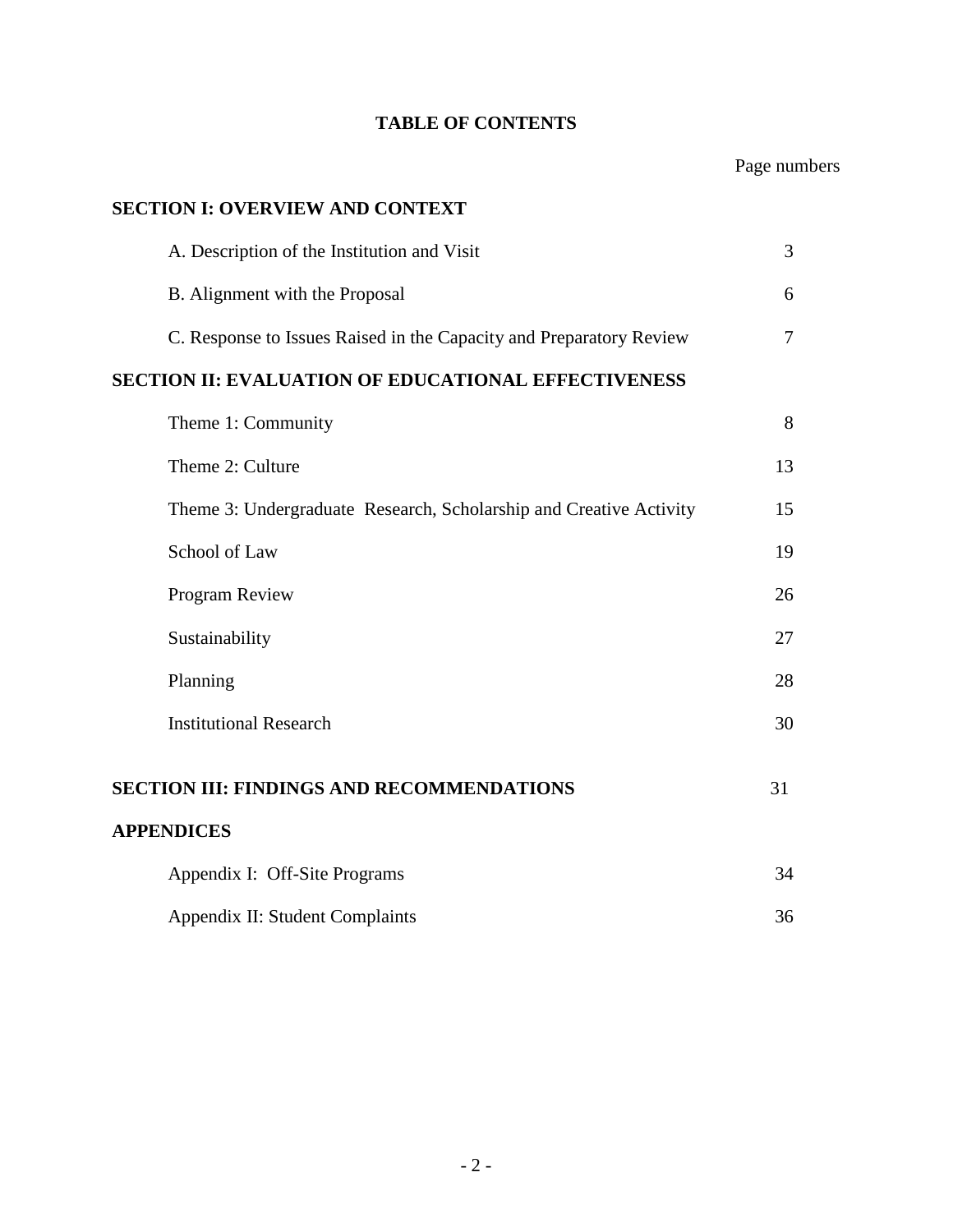## **SECTION I OVERVIEW AND CONTEXT**

## **A. Description of Institution and Visit**

Whittier College was founded by the Religious Society of Friends in 1887 and chartered by the State of California in 1901. Named for a prominent Quaker, poet, and leader of the abolitionist movement, John Greenleaf Whittier, Whittier has been a secular institution since the 1940's, but remains proud of its Quaker heritage and values. Through its commitment to community service and diversity, Whittier provides opportunities, at home and abroad, for students to become "active citizens and effective communicators who embrace diversity and act with integrity."

Enrollment growth at the outset of World War II prompted an expansion of the campus that continued into the 1990's. Three of the major campus buildings were constructed in the 40's and 50's, seven in the 60's, three more in the 70's and 80's, and five since the 1990's. Construction of a Campus Center was completed in 2008.

Situated on 74 acres, the Whittier campus comprises 29 academic and administrative facilities, seven residence halls, a chapel, an outdoor amphitheater, art gallery, campus center, two auditoriums seating more than 100 each and three Faculty Masters Houses. The Law School constitutes another 15 acres. In Fall Term 2012, Whittier enrolled 2,448 students, of which 1,655 were undergraduates and 112 graduates; 15 were enrolled in non-credit courses and 666 enrolled in the Law School. The student body was highly diverse: 32% were Hispanic; 20% Asian, Black, or Native American; 2% were international students; and 7% were of unknown race or ethnicity. Women represented 52% of students; 48% were men. The faculty, including both full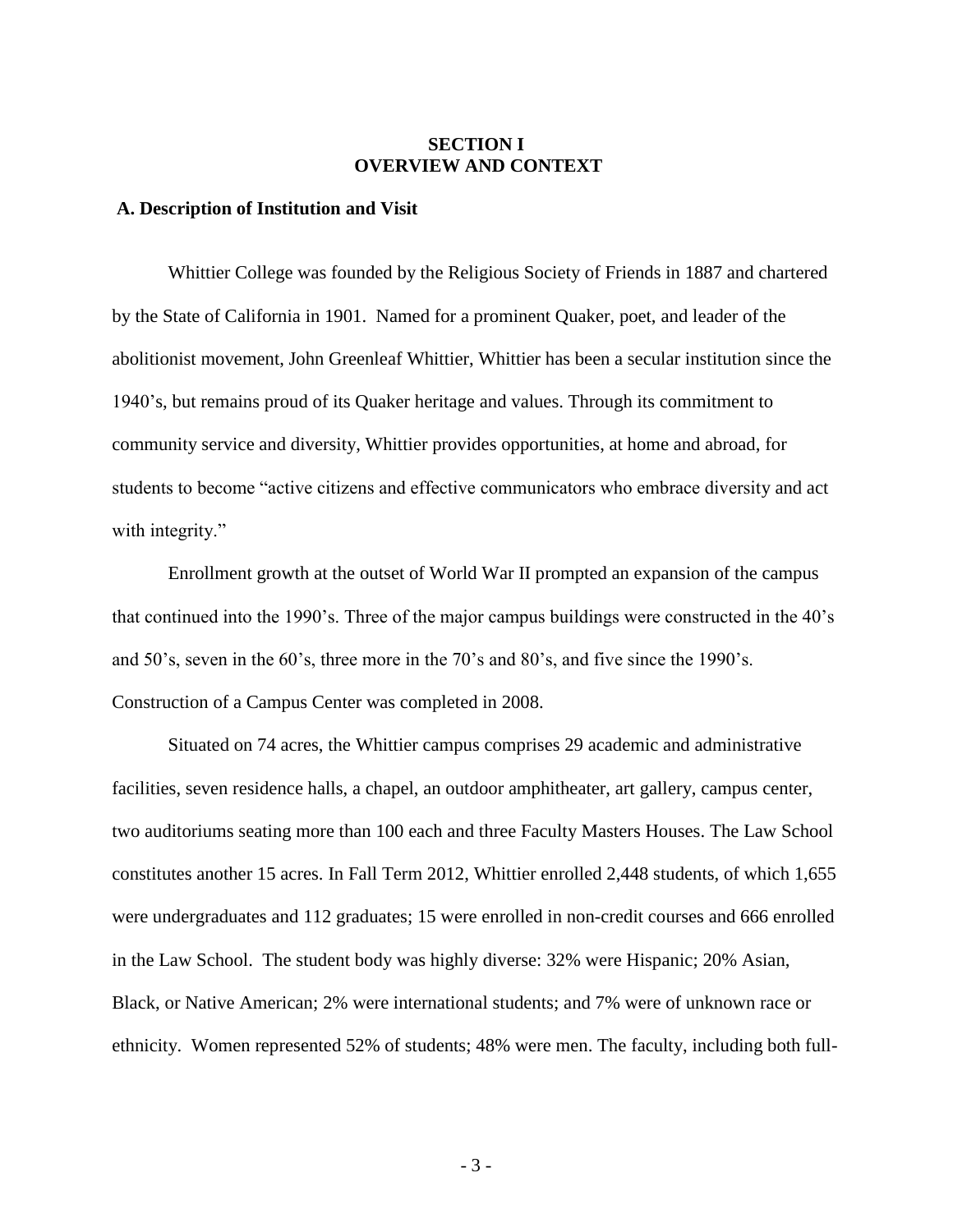and part-time, numbered 169, of which 22% were persons of color, or from countries outside the U.S.

The mission of the institution is to provide a liberal arts education that prepares students from diverse backgrounds to excel in a complex global society. Whittier College offers 30 majors in 23 disciplines leading to the bachelor's degree and one master's degree in education, which may be achieved with or without a teaching credential.

In 1975, Whittier Law School became part of Whittier College. Located in Costa Mesa, the Law School is accredited by the American Bar Association (ABA) and the Association of American Law Schools (AALS) and offers programs leading to the Doctor of Juris Doctor (J.D.) degree. International students may earn an LL.M. in U.S. Legal Studies. The Law School's strengths include business law, criminal law, public interest law, trial and appellate law, intellectual property, international, and children's rights law.

#### **Accreditation History**

Whittier's accreditation was reaffirmed in February of 2002. The Commission scheduled the proposal for the Capacity and Preparatory Review (CPR) and Educational Effectiveness Review (EER) for May 1, 2009; the CPR was scheduled for fall of 2011 and the EER for fall of 2012. In June of 2005, the dates for the EER were extended from one year to 18-24 months following the CPR; as a result, the EER was rescheduled for spring 2013. In July 2008, the proposal was rescheduled for October 15, 2009, 18 months before the CPR. The proposal was accepted in December 2009; it included responses to the Commission's four recommendations. Revisions to the research questions identified in the proposal ere approved in November 2010.

The proposal also addressed the two-year probationary status that was placed on the Law School by the ABA in 2005, as a result of low first-time bar passage rates. Changes in budgetary

- 4 -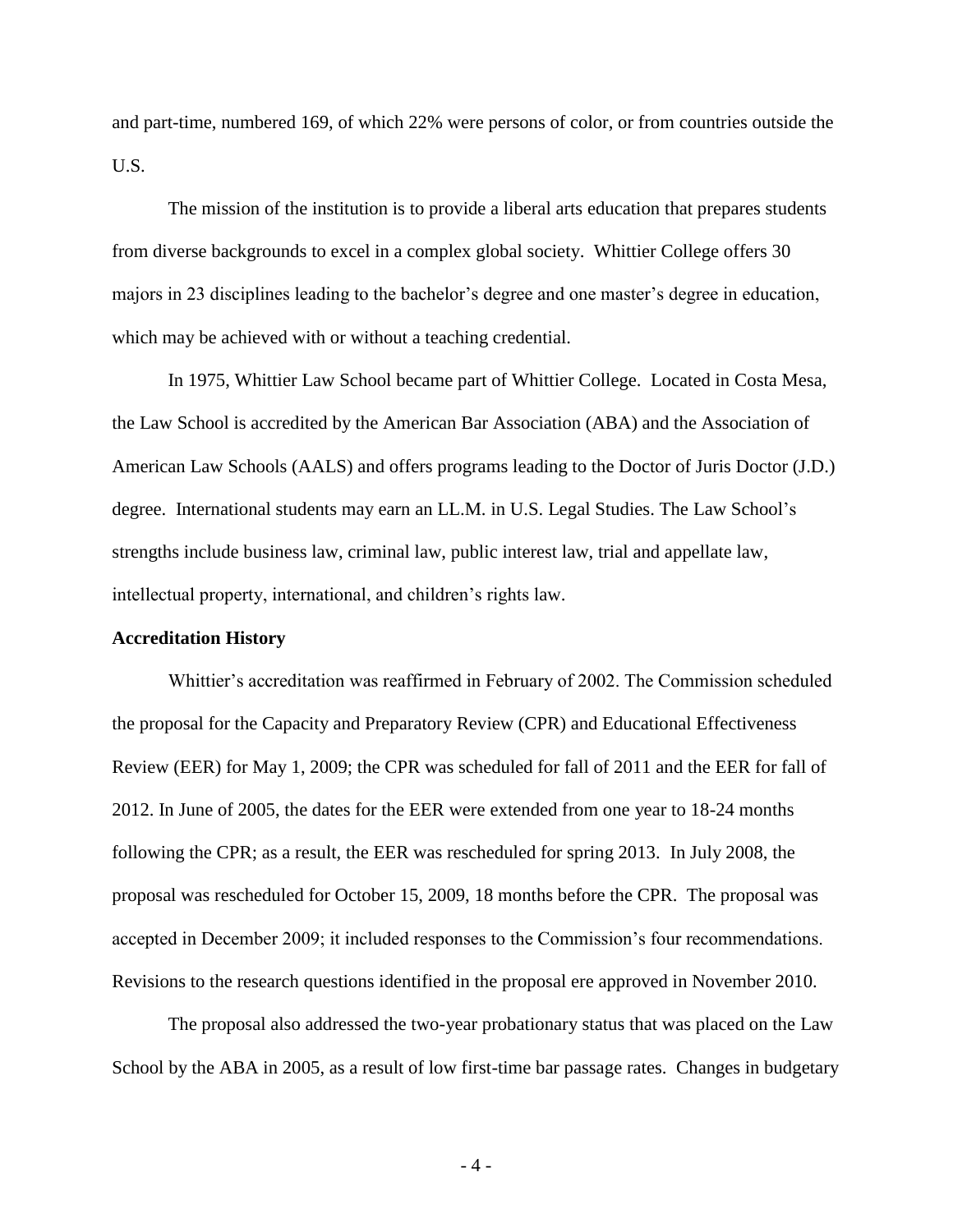practices, as well as in admissions, resulted in an increase in bar passage rates from 40% in 2005 to 84% in 2008. Probationary status was lifted by the ABA in 2008.

The CPR was conducted on November 15-17, 2011. In the Commission action letter of February 24, 2012, the Commission received the team report and recommendation to proceed with the EER in spring 2013. The Commission also requested that the institution respond to three issues raised in the letter regarding the strategic plan, assessment of student learning outcomes, and creation of a dedicated institutional research function.

The EER report was organized around three themes intended to provide a comprehensive assessment of the institution: 1) Community; 2) Culture; and 3) Undergraduate Research, Scholarship and Creative Activity.

#### **Structure of the Visit**

The EER visit was conducted March 12-15, 2013. The team was chaired by Dan Angel, President, Golden Gate University, with assistant chair Kathi A. Ketcheson, Director of Institutional Research and Planning at Portland State University, and team members Diane Cordero de Noriega, Professor Emerita and Provost (retired), California State University, Monterey Bay; and Maryann Jones, Dean Emerita, Western State University College of Law. Barbara Gross Davis, WASC Vice President, provided staff support.

The team reviewed the institution's EER report and conducted interviews on campus with Whittier trustees and executive leadership, faculty, staff, and students over a three-day period. Dan Angel and Maryann Jones conducted a separate review of the Whittier Law School on Tuesday, March 12, 2013.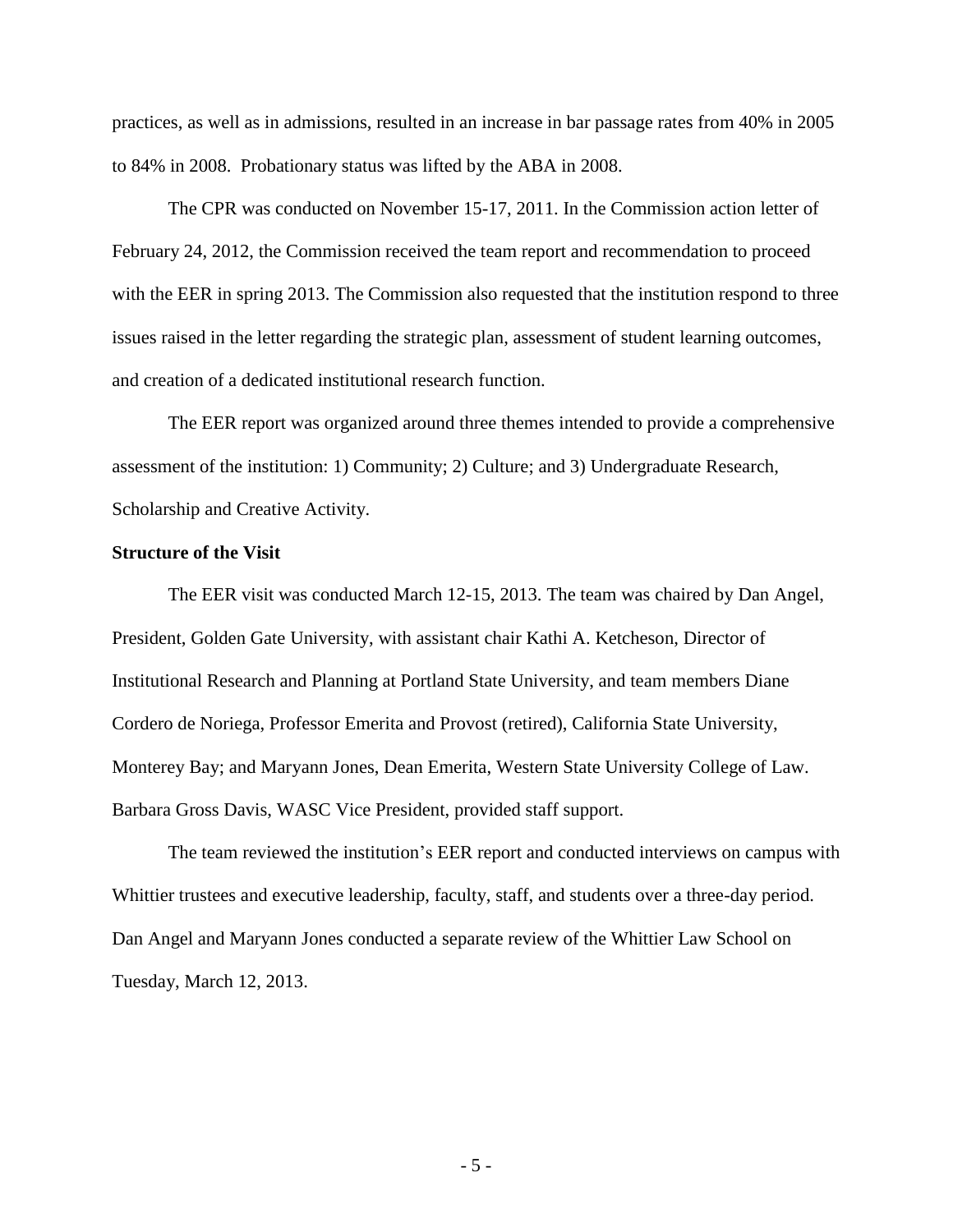#### **B. Alignment with the Proposal**

In its proposal, Whittier specifically addressed Standards 2 and 4 and described its academic program review processes and assessment of its core learning capacities at both the undergraduate and graduate levels as providing the necessary infrastructure to support the EER. In compliance with the standards, the institution described its process for defining its mission, goals, learning outcomes and assessment plans, and for making them publicly available, and its continuing work with the Law School to formulate assessment goals, outcomes and practices. It also described a strategic planning process that would be flexible in taking advantage of opportunities, despite the economic downturn of recent years.

In organizing its report around three themes—Community, Culture, and Undergraduate Research, Scholarship and Creative Activities—Whittier focused its attention on using data to make changes in areas most relevant to its mission and core values. The College recognized that it would need to have systems in place to collect and analyze data within and across themes, and a process for identifying areas needing improvement. In 2009, an assistant dean was hired to support assessment and data management. Working directly with programs and departments to develop goals, outcomes and plans, the assistant dean was to serve as a member of an ―institutional research team,‖ which included part-time effort from two associate deans, as well as from other relevant staff members in student affairs and advancement. This group would provide the needed data and analysis for the EER. In addition, following the CPR, the accreditation steering committee and the budget group would work together to align funding priorities with goals for the EER. Evaluation of student support services and co-curricular activities would be woven through all three themes. The report also would describe the process for using departmental reviews to support budget decisions.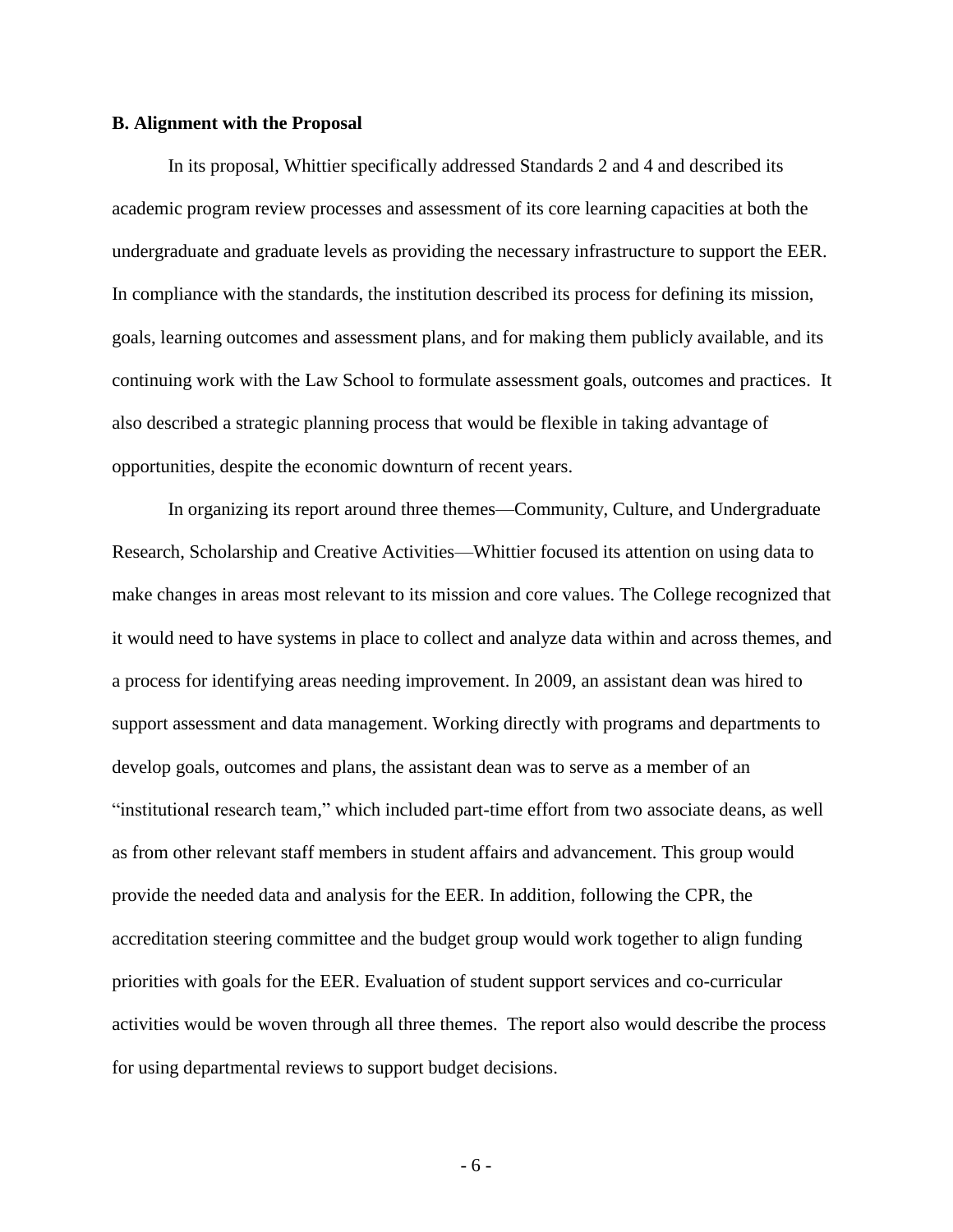In the team's view, the report did a good job of addressing the three themes and the institution's internal evaluation and review processes, but could have benefitted from a clearer presentation of data and analysis. Even given the EER report's page number constraints, additional data tables and summaries embedded in the text of the theme narratives would have been very helpful to the team in understanding the materials presented in the report.

In its review of the online documents, the team agreed that the themes had been consistent throughout the CPR and EER and that Whittier had used the self-study process effectively to address the issues identified in the proposal. The themes identified in the proposal have served as a framework for improvement in the institution's planning and assessment processes, as well as a road map for achieving its goals. The team observed that Whittier had taken the accreditation process seriously and agreed that the report did a good job of addressing the institution's goals of establishing a culture of evidence and continuous improvement.

#### **C. Response to Issues Raised in the Capacity and Preparatory Review**

The team agreed that the EER report specifically addressed each of the issues raised by the Commission in its action letter following the CPR visit: strategic planning, assessment, and institutional research. It was evident that substantial progress had been made in embedding assessment in continuous evaluation and improvement processes at both Whittier College and the Law School. A strategic plan was submitted in time for the EER, as requested, and planning activities were underway. The team, however, was concerned about the short time frame for the strategic plan (three years) and the continuing lack of a dedicated institutional research function.

Adequate systems to demonstrate quality assurance appeared to be in place through a robust program review and assessment process, although the connection between program review and the budget process was not clearly described in the report. The team also continued to

- 7 -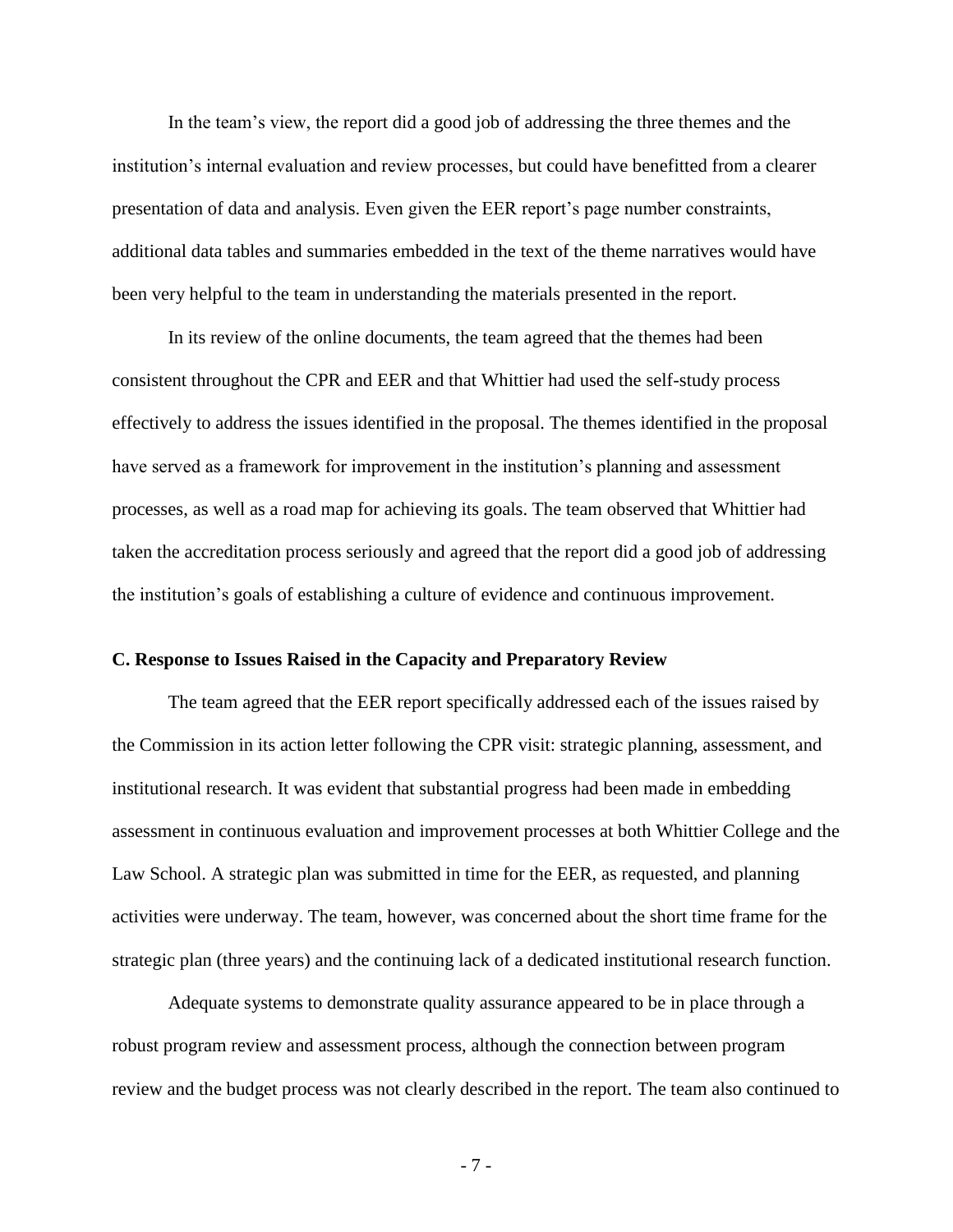have questions about the integration of the undergraduate research program with the curriculum, and about the integration of the Law School with Whittier College. One indication of the latter was the apparent confusion over scheduling of the EER visit, which occurred during the Law School's spring break when neither faculty nor students would have been available to meet with the team. The team notes, however, that this issue was addressed during the visit and that the Law School ensured that faculty and students were available for interviews, despite the scheduling conflict.

#### **SECTION II**

## **EVALUATION OF EDUCATIONAL EFFECTIVENESS UNDER THE STANDARDS**

#### **I. Theme 1: Community**

Whittier College places a high value on community, both in its campus culture and its learning communities. Students interviewed by the team were enthusiastic about the Whittier community and commented positively that it is a place where "everyone knows everyone." In contrast to their perceptions of faculty/student interactions at a large university, students commented that Whittier faculty notice when a student is missing from class and follow up to find out why. Many students stated that Whittier is their home away from home and that they consider it to be a very a caring campus community. They enjoy the numerous opportunities to be engaged in campus life. All of the students interviewed cited small classes and caring faculty as reasons for attending Whittier.

Student Success: Community is one of the College's Liberal Education Learning Goals and is assessed through surveys and other data collection instruments as part of the institution's ongoing assessment and evaluation activities. Retention and student success are viewed as

- 8 -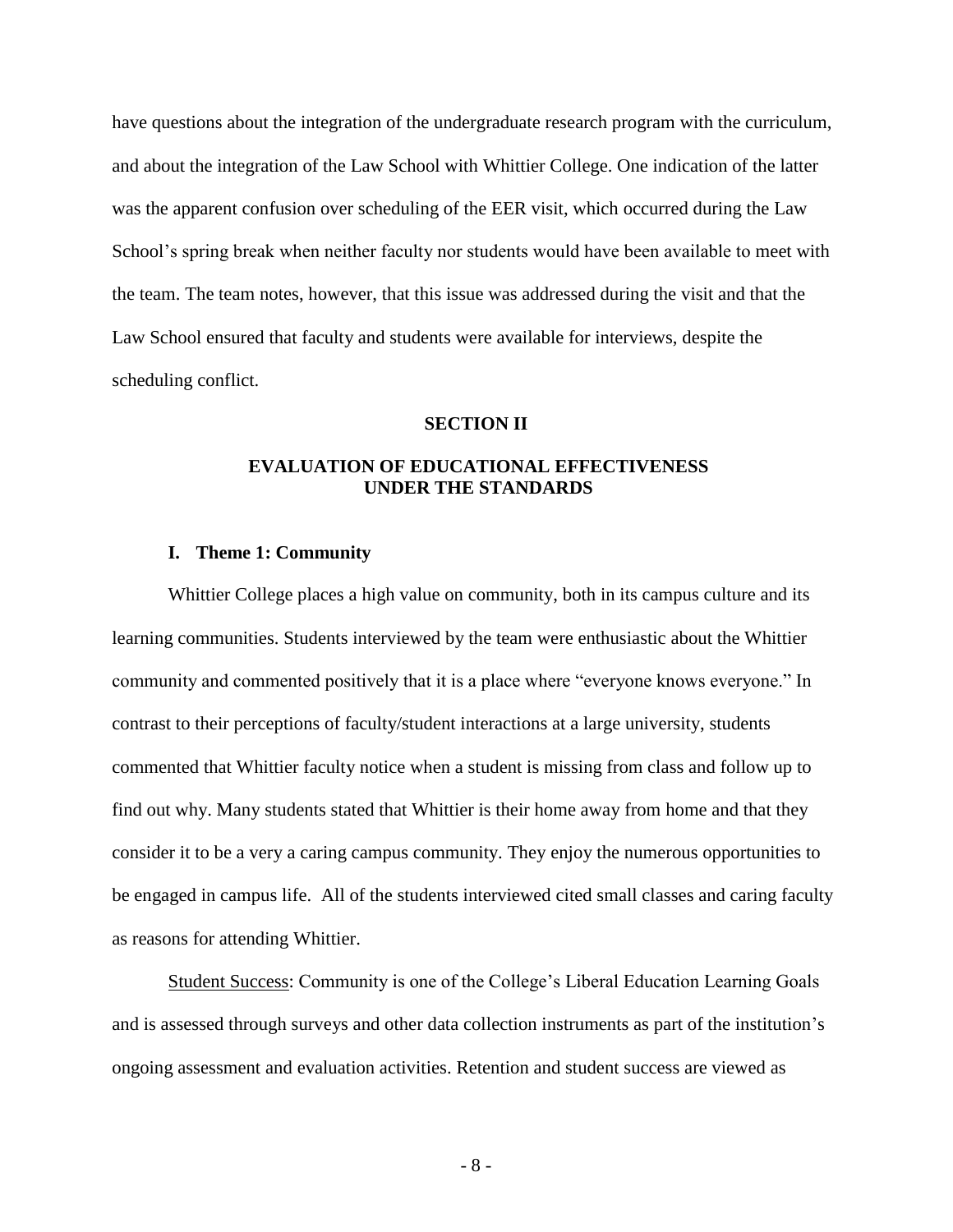aspects of community. To support students in the crucial first year and persistence through graduation, Whittier has focused resources in its First-Year Program, and also has begun to examine the student experience for sophomores and transfer students. With an increase in enrollment of transfer students during Fall Term 2012, the College formed a committee that included enrollment management, student affairs, student learning assessment, institutional research and faculty leaders to expand efforts already underway to collect and analyze data and to develop instruments to collect indirect measures of attitudes, satisfaction and progress (CFR 2.10, 4.4. 4.5).

Appendix III of the campus's EER report included tables reporting retention and graduation rates for new freshmen and transfer students, from 2002 to 2010; no recent data for 2011 or 2012 were provided in the table, although the narrative indicates that the "...Fall 2012 FY retention rate was 86.%." It is not clear if this was the rate for the 2012 or 2011 cohort, however. Also, the cohort sizes reported in the appendix table for 2009 and 2010 were identical, with an identical retention rate—perhaps this is accurate, but it bears further review. Also, retention rates for subgroups by gender, race and ethnicity were provide without the corresponding cohort numbers, making evaluation of apparent gains or losses difficult to assess. It is a common practice to provide both numbers and percentages in retention tables, and also to provide graduation rates alongside retention rates—usually in the same table—to allow for a comprehensive analysis of the data.

For new freshmen, retention rates for the past five years of reported data—initial cohorts for fall 2006 through 2010—revealed fluctuations, but recent improvement. The data for 2009 and 2010 (if accurate) show an identical retention rate for an initial cohort of 358 students of 82%. This is up from 79% for the 2008 cohort, 81% for 2007, and 79% for 2006. Graduation

- 9 -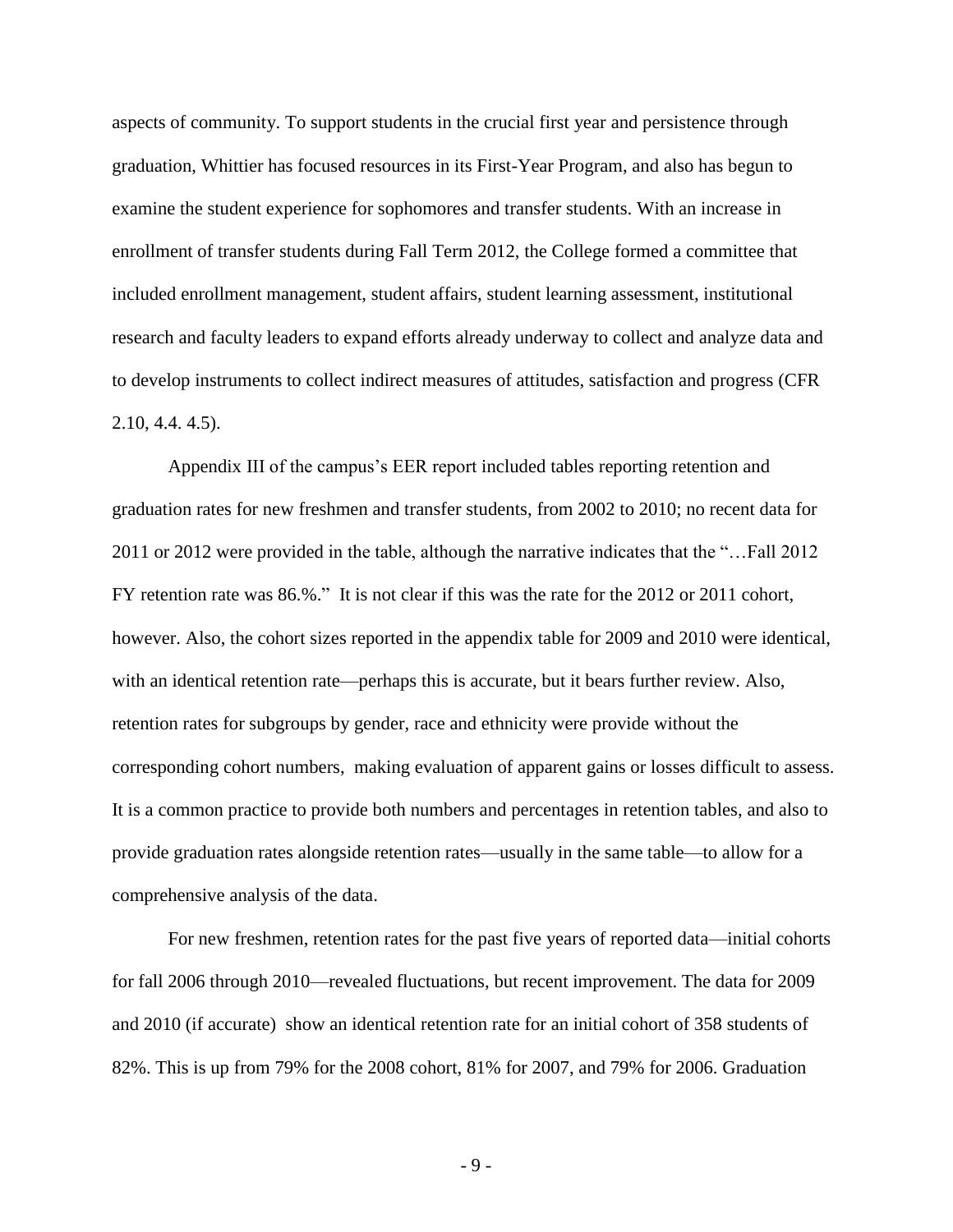rates were reported for five years, beginning with the 2002 initial cohort. These rates have fluctuated from a low of 54% for the 2005 cohort of 350 students, to a high of 66% for the 2004 cohort of 394 students, settling at 62% for the 2006 cohort of 344.

For transfer students, retention rates dipped from 84% for the 2007 cohort (62 students) to 78% for the 2008 cohort (58 students), but increased for the 2010 cohort (103 students) to 84%, again. A graduation rate was reported for the 2007 cohort of transfer students, but not for new freshmen. Graduation rates for transfers increased steadily over the last three years, from 67% for the 2005 cohort (82 students), to 72% for the 2006 cohort (64 students), and 71% for the 2007 cohort (62 students). With the substantial increases in the numbers of transfer students— 123 in 2009 and 103 in 2010—Whittier's efforts to address student success for this group will be an important area of emphasis for the campus.

As mentioned, it was difficult for the team to assess student success data for subgroups by race and ethnicity without knowing how many students were in each cohort. The data for African-American students was particularly hard to assess, with retention rates for new freshmen ranging from 88% in 2008 to 48% in 2009 and 79% in 2010. Rates appeared to fluctuate for other groups, as well, although no explanation of these trends was found in any of the materials provided in the review, or in interviews with staff.

Assessment of Community: As noted in the team's CPR report, Whittier relies heavily on data collected from surveys and questionnaires. The EER report narrative detailed the administration and analysis of the Community Assessment Survey (CAS) and the work that had been done with the National Survey of Student Engagement (NSSE), the Wabash study, and the HEDs survey. As stated in the narrative, Whittier's approach to examining student success through community ―…examined the attitudes, practices and performances of our first and

- 10 -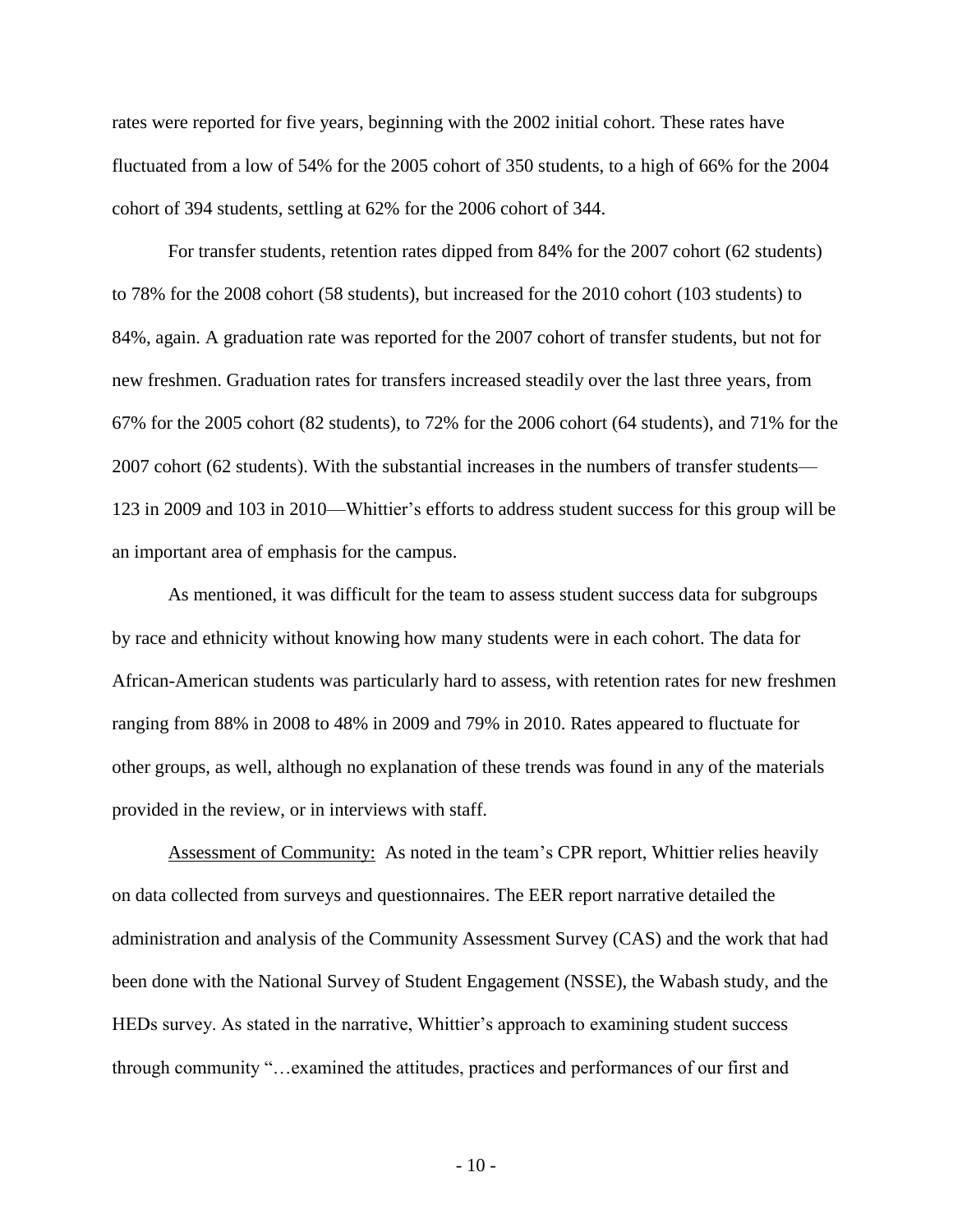second-year students," noting that the research on student success indicates that specific practices and student attitudes lead to better student success. Curricular practices, such as "linked" courses" and "Living-Learning Communities" have been designed to enhance interactions among students and faculty and to increase learning. Survey research on student attitudes has been combined with these and other organizational practices—such as implementation of an early alert system—to create a feedback loop for continuous improvement.

The goals for community are as follows:

- 1. Students will develop an understanding of a competence in the use of signs and symbols to construct, create, perceive and communicate meaning.
- 2. Students will engage in the academic, social and co-curricular aspects of the college community.
- 3. Students will develop the skills, attitudes and dispositions to be successful college students and an educated community member. Students will grow intellectually, personally and interpersonally.

Assessment and data analysis focused on the achievement of these goals. Findings validated the close connection and supportive atmosphere provided to students by Whittier faculty. They also indicated that underprepared and less-connected students were likely to do poorly in their classes, or to fail to persist or to graduate.

The theme narrative also described a number of activities designed to assess community and student success, including: 1) an assessment conducted in the First-Year Writing Seminar; 2) the Beginning College Survey of Student Engagement (BCSSE); 3) First-Year Community Survey; 4) academic performance indicators; and 5) an assessment of faculty experiences. Retention data also were discussed. Methods used to assess student success appear to fit Whittier's culture and make sense within its institutional context. For outsiders, however, the approach appears somewhat complicated, and the team noted some problems in the presentation of data—specifically, means were reported for a multiple response question ("select all that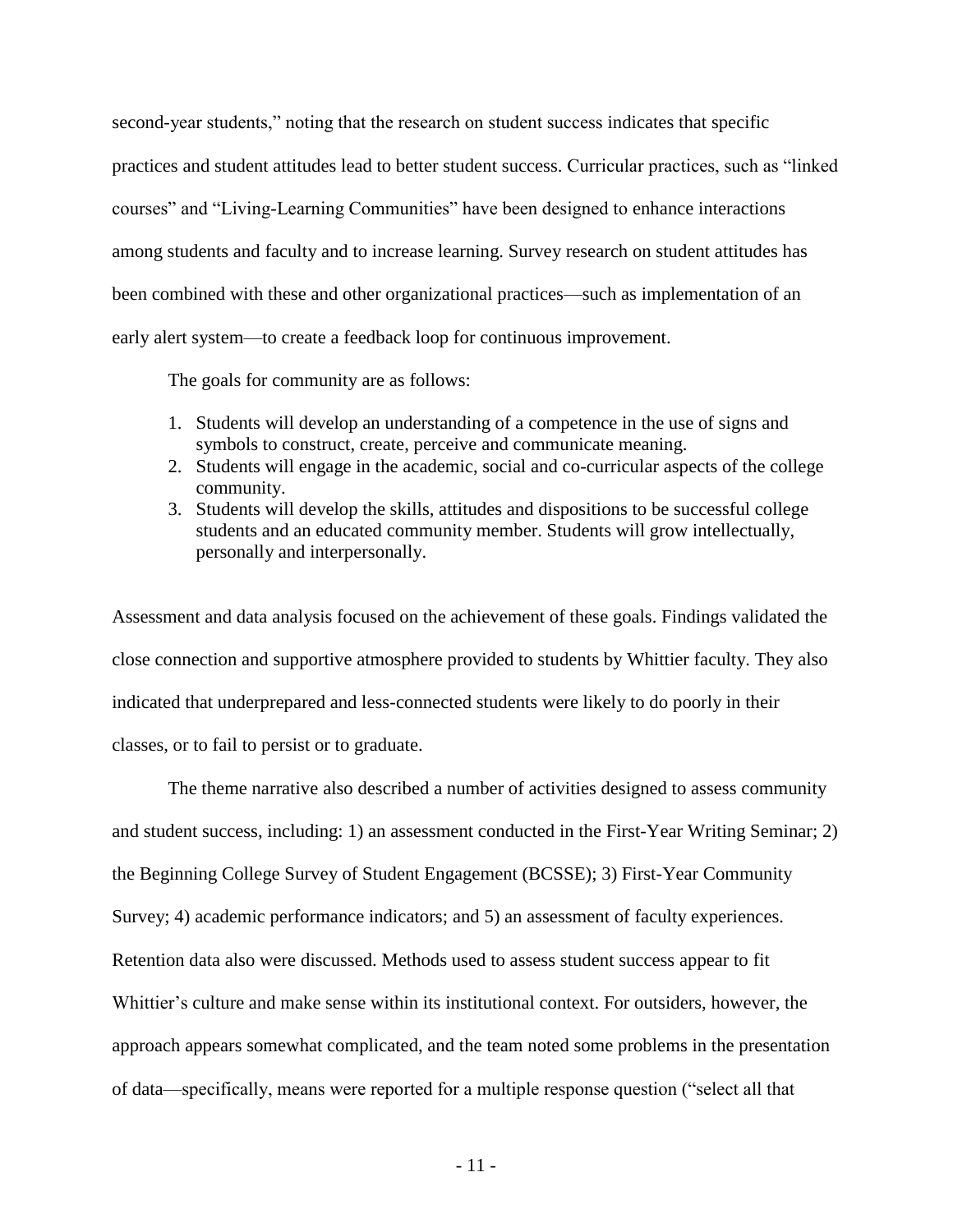apply") on the survey administered in the Writing Seminar, when simple frequencies or crosstabs may have provided a clearer summary of the findings. The team encourages Whittier to spend more time making meaning of the data that it has assembled and has begun to analyze, and to being planning appropriate action steps to support student success as a component of Community (CFR 4.4).

Co-curricular support for Community: In interviews conducted by the team, Whittier staff indicated that the major factors influencing retention and completion were: 1) preparation for college; 2) finances; and, 3) connections with the campus community. To help create connections, Whittier's co-curricular programs help students find an affinity group that is open, caring and celebratory, and which provides a welcoming and supporting atmosphere. In addition, Whittier is in the process of developing a co-curricular transcript to document student engagement and leadership. Each director of each department in Student Affairs has developed a five –year assessment plan. Each year, the departments assess one program and each department's results are shared with the whole team. In 2012-2013, students were involved in the presentation of the results (CFR 2.11, 4.4).

Conclusion: Whittier has a well-developed process for assessing multiple dimensions of its core value of Community and its relationship to student learning and student success. It has developed a solid body of research and findings in this area. The team suggests that Whittier focus its attention on actions that will lead to closing the loop and ensuring continuous improvement. An enhanced institutional research function would help Whittier present, understand and use its student success data more effectively.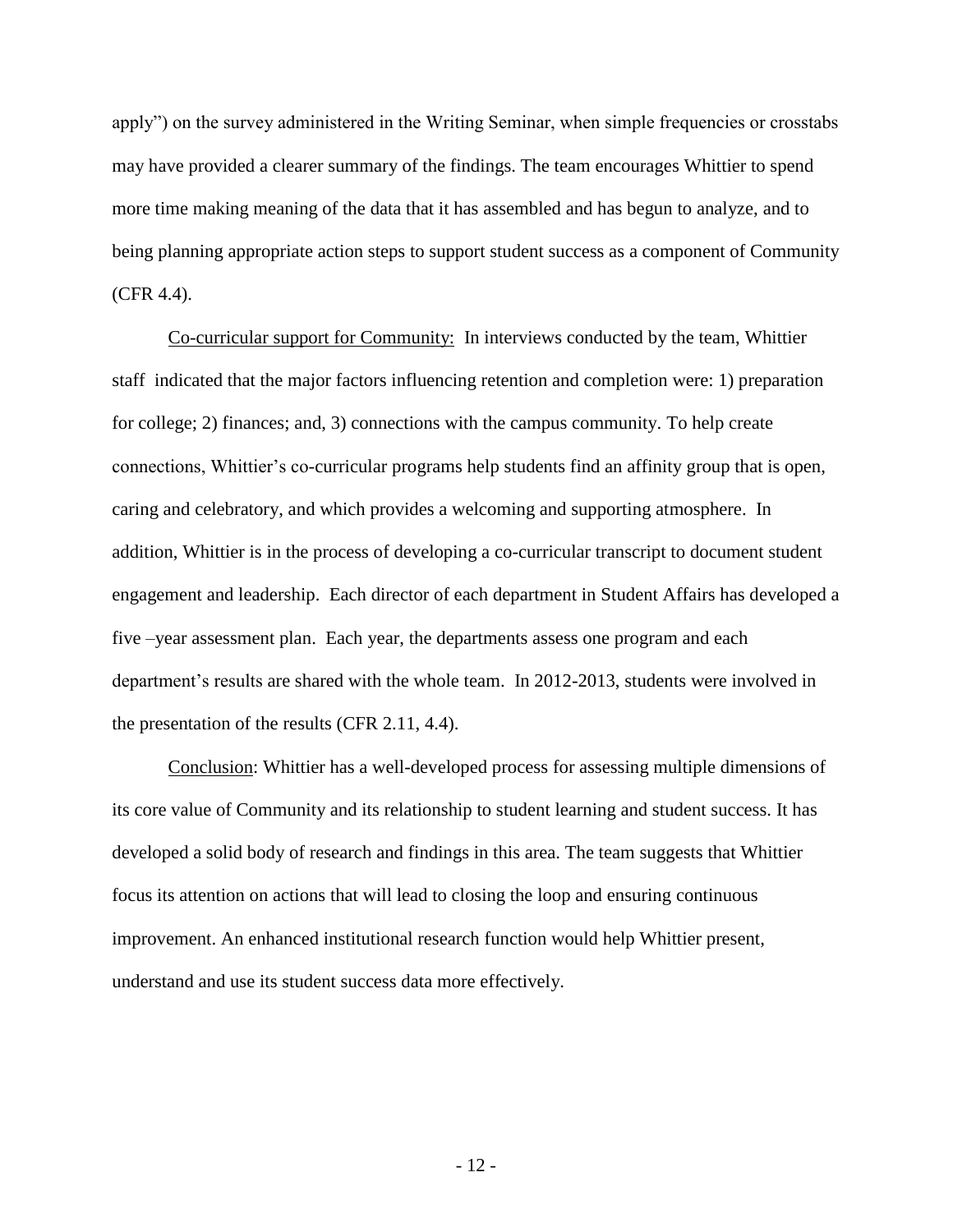## **II. Theme 2: Culture**

Whittier has a longtime commitment to building and maintaining a diverse student body. Almost half of the student body is made up of students of color, and the campus has been designated a Hispanic Serving institution (CFR 1.5). Whittier was able to achieve this level of diversity by subsidizing less-affluent students. The Strategic Plan for 2002-2011 set this as a priority and the Positioning Plan also highlighted culture and diversity as one of the characteristics that makes Whittier a national model for educational opportunity and multiculturally enriching experiences. The Positioning Plan also recognized that Whittier's location in the "dynamic economic, cultural and social hub of Southern California, the portal to Asia and Latin America" provides a unique venue and opportunity for applied learning. Furthermore, the Positioning Plan highlighted four areas of focus, one of which was "Build on Whittier's unique diversity and our founding ambitions to attract a higher proportion of students from around the world" (CFR  $4.1$ ).

In addition to recruiting a diverse student body, Whittier has made culture and diversity the cornerstones of curricular and co-curricular programming. The Liberal Education Program included students' knowledge of culture and diversity in its five primary learning goals (CFR  $2.1$ :

- 1. Develop the capacity to recognize, differentiate and interpret multiple perspectives across cultures.
- 2. Define and discuss the dimensions of culture and identify the connections between themselves and others in relation to physical, historical, social, and global contexts.
- 3. Apply theories, principles, and practices to contemporary and/or historical cultures
- 4. Analyze ways cultures influence each other and,
- 5. Explain and challenge one's own cultural narratives about the world.

The outcomes were based on WASC's statement on the dimensions for diversity in higher education, namely: 1) how do students experience diversity on campus? 2) what is the effect of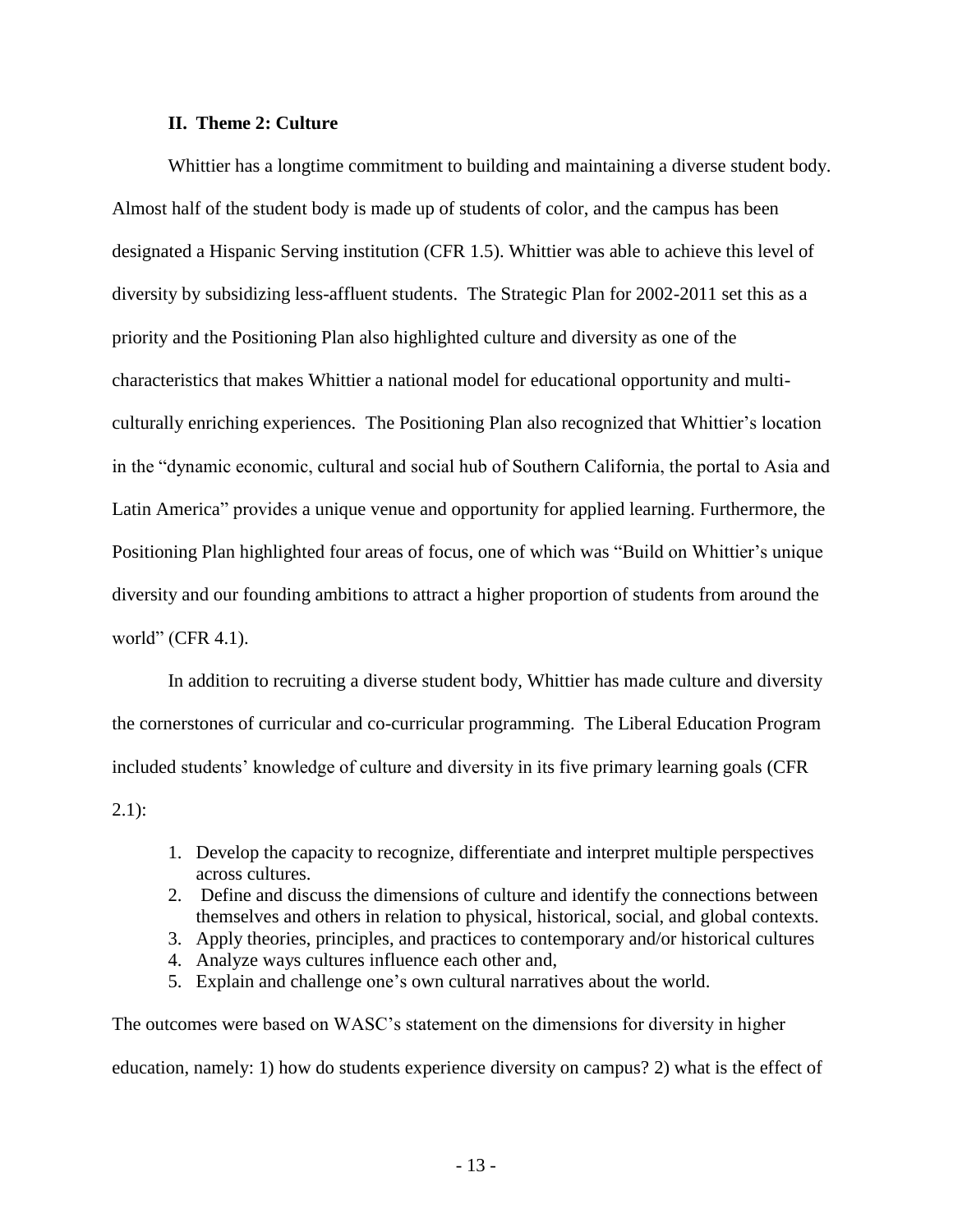diversity on the campus culture? and, 3) are students gaining cultural competence as a result of their experiences and study? (WASC Diversity Statement.)

For the EER visit, the campus chose to assess the effectiveness of the first of these outcomes through courses identified in the Liberal Education Culture requirement. A research plan was organized around four pieces of evidence: 1) a direct assessment of freshman and senior written responses to a vignette; 2) freshman and senior responses to the Miville-Guzman Universality Diversity Scale; 3) data from focus group discussions with community partners; and, 4) instructors' evaluations of students assignments or papers. Unfortunately, evaluation of student assignments was not completed in time for the EER. The findings were not conclusive. No differences were found between freshmen and seniors results for the vignette exercise, nor in their responses to the survey. Some gender differences were noted, however, with females showing more openness to diversity than males.

Focus groups with community partners revealed that Whittier students exhibit high degrees of respectfulness, responsibility, and the ability to work well with others in their interactions with community members. Whittier students' diverse cultural and linguistic backgrounds are highly valued by the community.

To close the loop, the results of these assessments will be presented to the faculty Educational Policies Committee (EPC) and the Liberal Education sub-committee. The information will be used in analyzing new courses that seek approval for inclusion in the culture requirement. Furthermore, the results will be presented to departments for consideration of any appropriate curricular changes. To provide additional information to inform these discussions, the team suggests that Whittier complete the assessment of student assignments, which could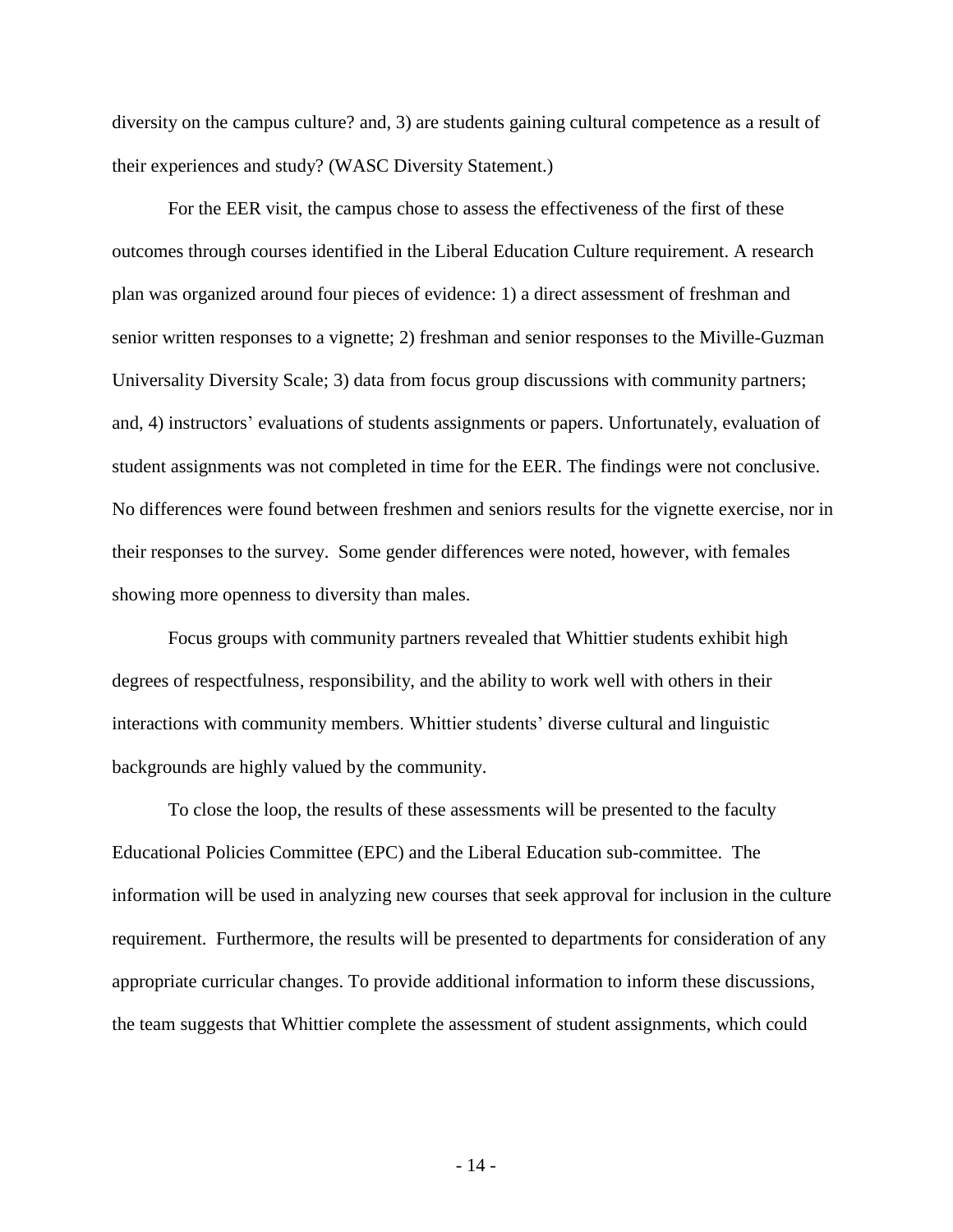provide more detailed and authentic assessment of students' knowledge and attitude shifts as a result of participating in these classes.

In addition to interviewing the culture committee on the research conducted for the EER report, team members interviewed students who attended an open meeting. Students were asked how they experienced culture and diversity on the campus. They were openly enthusiastic about their experiences at Whittier, and their responses were consistent. One student described her relationship with her roommate, saying: "She is from the east coast and I am from California. I am Latina and she is not. She is Republican and I am a Democrat. We share about where we come from. We share the cuisine from our respective homes. We have lively political discussions. It's great!" Other students talked about getting to know students from different countries and how much they have learned about different cultures while at Whittier. They discussed what they had learned in classes that meet the culture requirement, and how those classes had helped them in their community field experiences.

Conclusion: Whittier provides a full and rich experience in the classroom, in cocurricular activities, in the living environment and in field experiences with respect to culture and diversity. Whittier is living its mission and vision (CFR 1.1, 1.2).

#### **III. Theme 3: Undergraduate Research, Scholarship and Creative Activity**

The third reflective essay of the EER report discussed Undergraduate Research, Scholarship and Creative Activity (URSCA). The institution views URSCA as integral to the Liberal Education goals, the "Four C's:" Community, Communication, Cultural Perspectives, and Connections. URSCA brings together "integrative skills and interdisciplinary learning" and helps achieve the goal of "producing students who show demonstrated abilities in higher –order skills that require theory, praxis, critical thinking and communicative skills." The institutional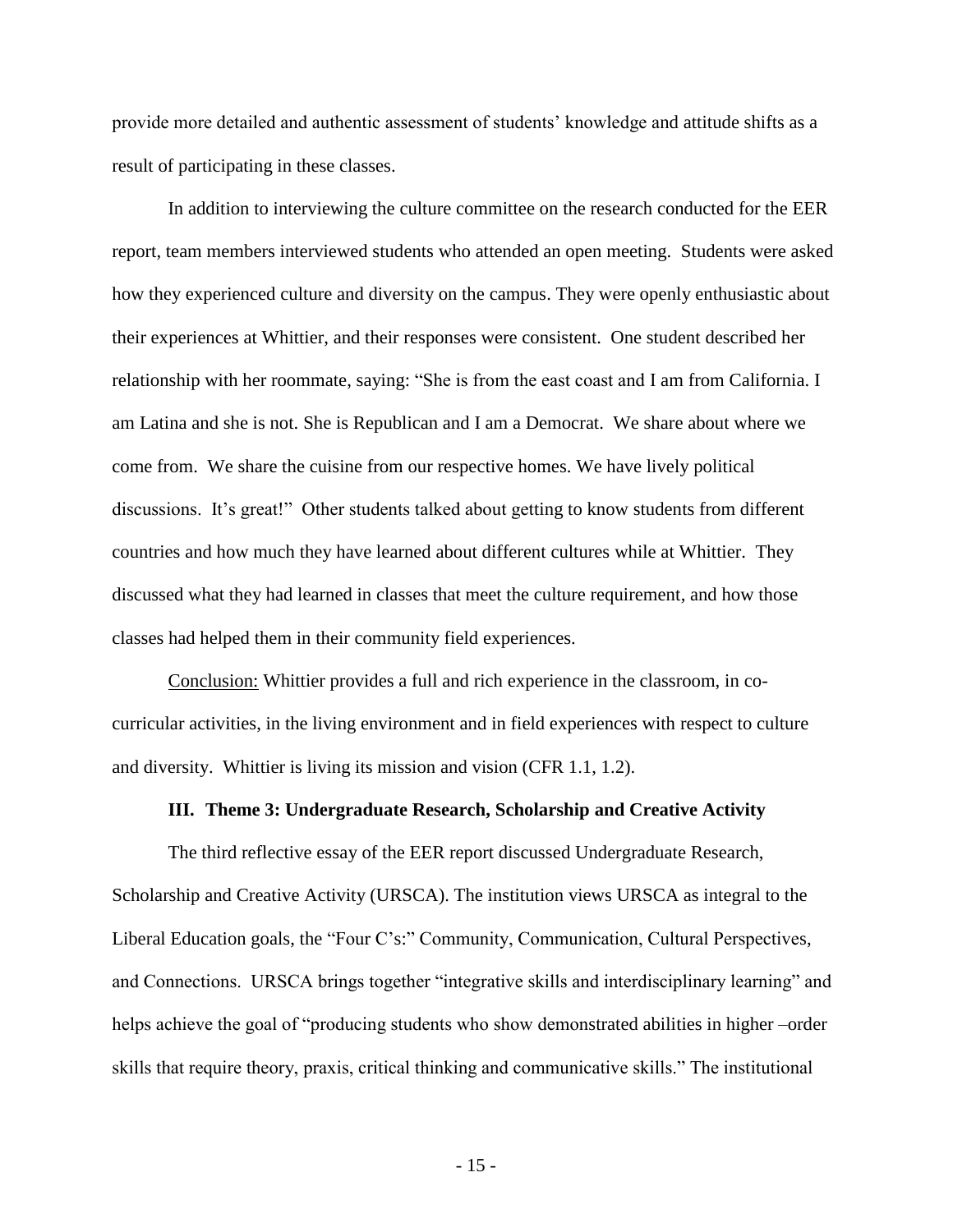commitment to URSCA began in 2008, while the acronym was first used in 2009. URSCA was aligned with the College's mission to prepare students for life beyond the walls of the academy, as well as with institutional goals of maintaining diversity and increasing persistence (CFR 2.8, 2.9).

At the time of the CPR, the initiative had not been fully integrated into the curriculum. The plan was for the faculty to develop a rubric for URSCA, which would then be disseminated to the departments. Data would be collected, analyzed and disseminated. Building on these activities, the institution established two areas of inquiry for its URSCA theme: (1) how URSCA influences retention; and (2) whether students are learning to think analytically and critically from participating in URSCA (CFR 1.2, 2.2a 2.5).

The institution had made measurable progress with the initiative since the CPR. The institution's 2012 National Survey of Student Engagement (NSSE) results indicated that nearly half of the College's seniors reported having worked with a faculty member on activities other than coursework. A rubric was developed for assessment of students' URSCA activities that measured facility with English, sophisticated intellectual analysis, employment of scholarly apparatus appropriate to the field, appropriateness of methods for the field, placement in broader theoretical context, and logical outcomes. These rubrics were used to assess the results of two day-long "URSCA Day" events in 2011 and 2012. The results indicated that students who participated in the 2012 event outperformed 2011 participants in all categories. The aggregate results were strong (ranging from 3.39 to 3.78 in the six categories, on a scale of 1 -4, with 4 being highest). As many of the activities were group projects, results were not disaggregated by gender, race, or ethnicity (CFR 2.5, 2.8).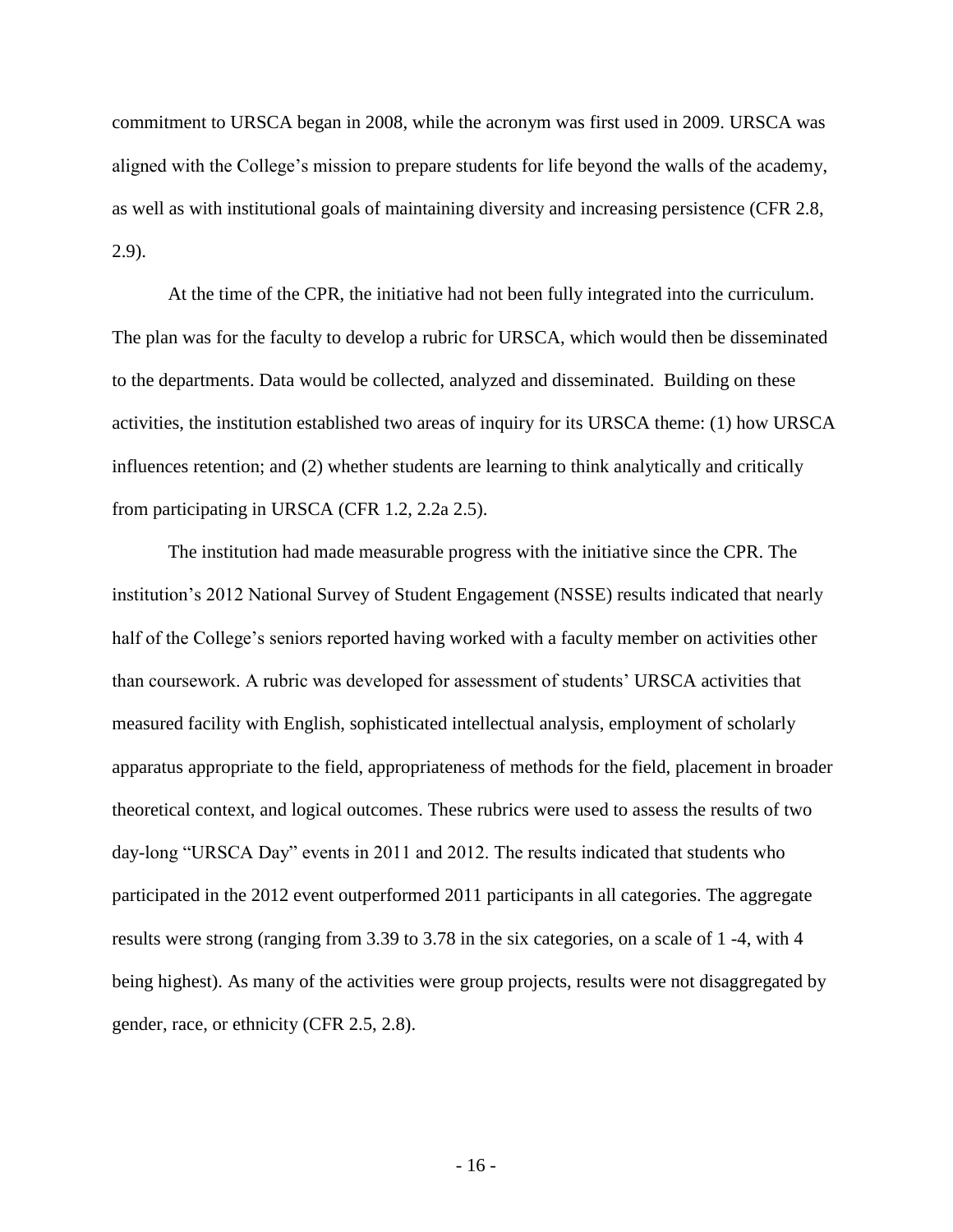URSCA Day student participation increased from 38 in 2011 to 60 in 2012. Student participation by ethnicity closely mirrored Whittier's overall student body, but a disproportionate number of women participated (63.33% women, 36.67% men). Whittier studied the reasons for the gender disparity and found that students from a wide variety of majors had participated, but some majors, such as Biology and Sociology, were overrepresented. This demographic distribution was also evident in the participation of Whittier students at Southern California Conferences for Undergraduate Research. Based upon the number of proposals received at the time of the EER visit, 2013's URSCA day will be even larger than the one in 2012.

In addition to the formal URSCA Day, which has had limited participation, all students are required to take a Senior Capstone course and to engage in research activities. Additionally, the faculty reported engaging in a wide range of other research activities with their students, which was confirmed during the team's open meeting with students. Close collaboration with faculty was cited by the students as one of the many benefits of the educational experience at Whittier.

Faculty members who met with the team voiced support for the URSCA initiative and recognized it as a natural fit with Whittier's mission. Nonetheless, they expressed that participation in URSCA activities represents an increase in faculty workload, with no concomitant increase in compensation. Furthermore, the team noted the lack of a position such as director of undergraduate research, and that URSCA activities were overseen by a small group of faculty. In general, the team observed a decentralized approach to managing URSCA activities on campus, and noted that efforts to capture data on URSCA activities were in the beginning stages.

- 17 -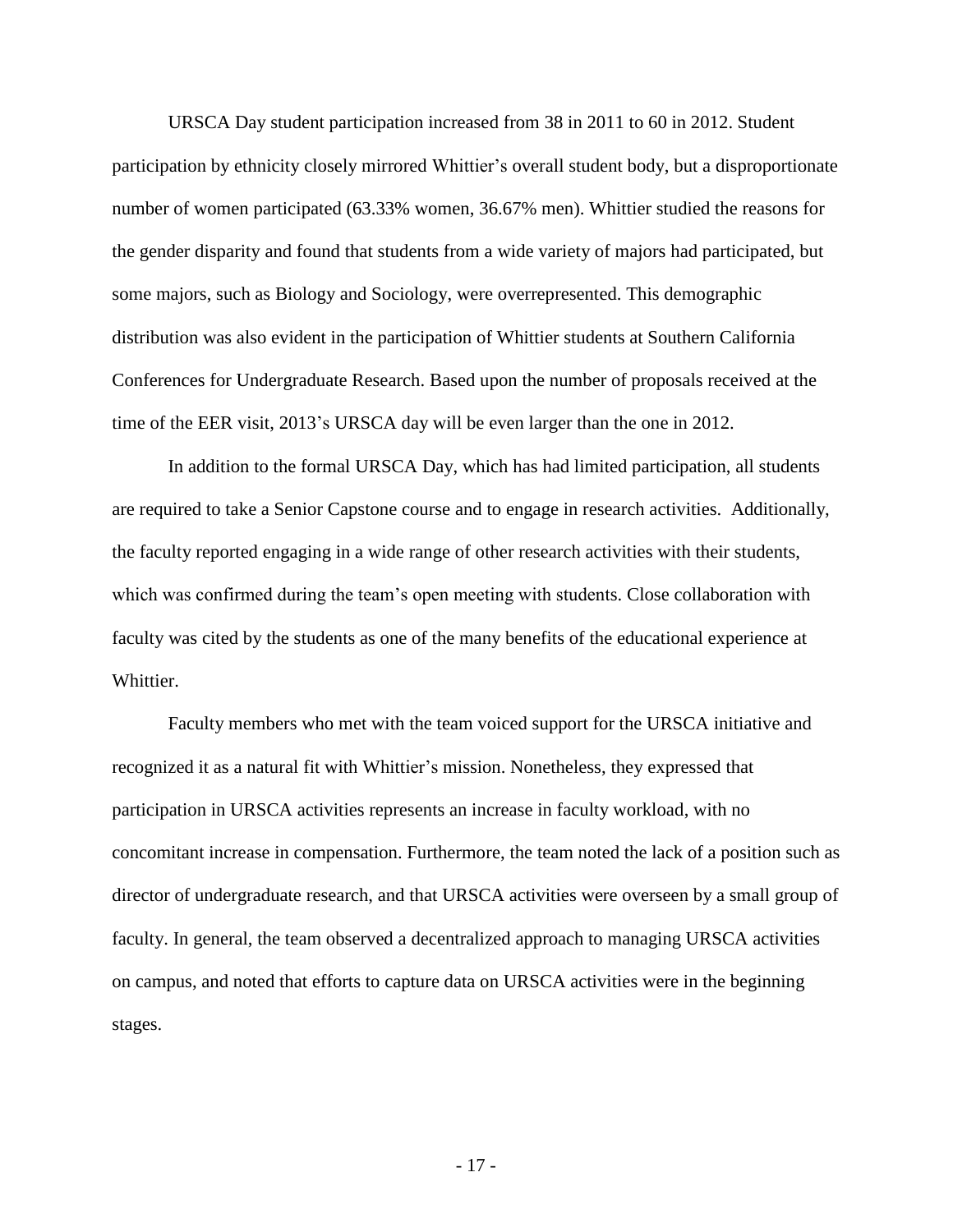The College has recognized the need to increase funding for undergraduate research and has hired a full-time grants manage to assist with pre- and post-award administration, as well as to assist faculty in obtaining and managing grants. This position is housed in Academic Affairs. As a result, the number of fellowships has increased. Since 2008, Whittier has received funding for 82 fellowships, totaling \$1,642,910. Work has begun on development of institutional policies for grant management. Two grants supported improvement of research infrastructure: one from the National Institutes of Health (NIH) and another from National Endowment for the Humanities.

A newly formed Committee on the Future of the Liberal Arts conducted a study of the curriculum, with URSCA as a component. As a result, the Committee considered introducing URSCA earlier in the curriculum, in alignment with the 2015 Positioning Plan and its focus on three curricular goals: integration of high impact practices, preparation for career entry, and academic excellence. Accordingly, the institution will consider expanding URSCA opportunities, particularly for first- and second-year students.

Conclusion: While the team congratulates Whittier for its progress in developing a culture of undergraduate research, full integration of URSCA into the curriculum had not yet been achieved at the time of the visit. Whittier can point with pride to results showing that its students have strong research and analytical skills, and that participation by underrepresented groups mirrors their representation in the total enrollment. The team observed that gender disparity in participation in URSCA Day might be an area of further examination, along with ways to involve more academic departments in URSCA day activities. To increase URSCA activity and ensure long-term sustainability, additional support for faculty participation in URSCA activities, as well as a more centralized approach to managing URSCA, may needed.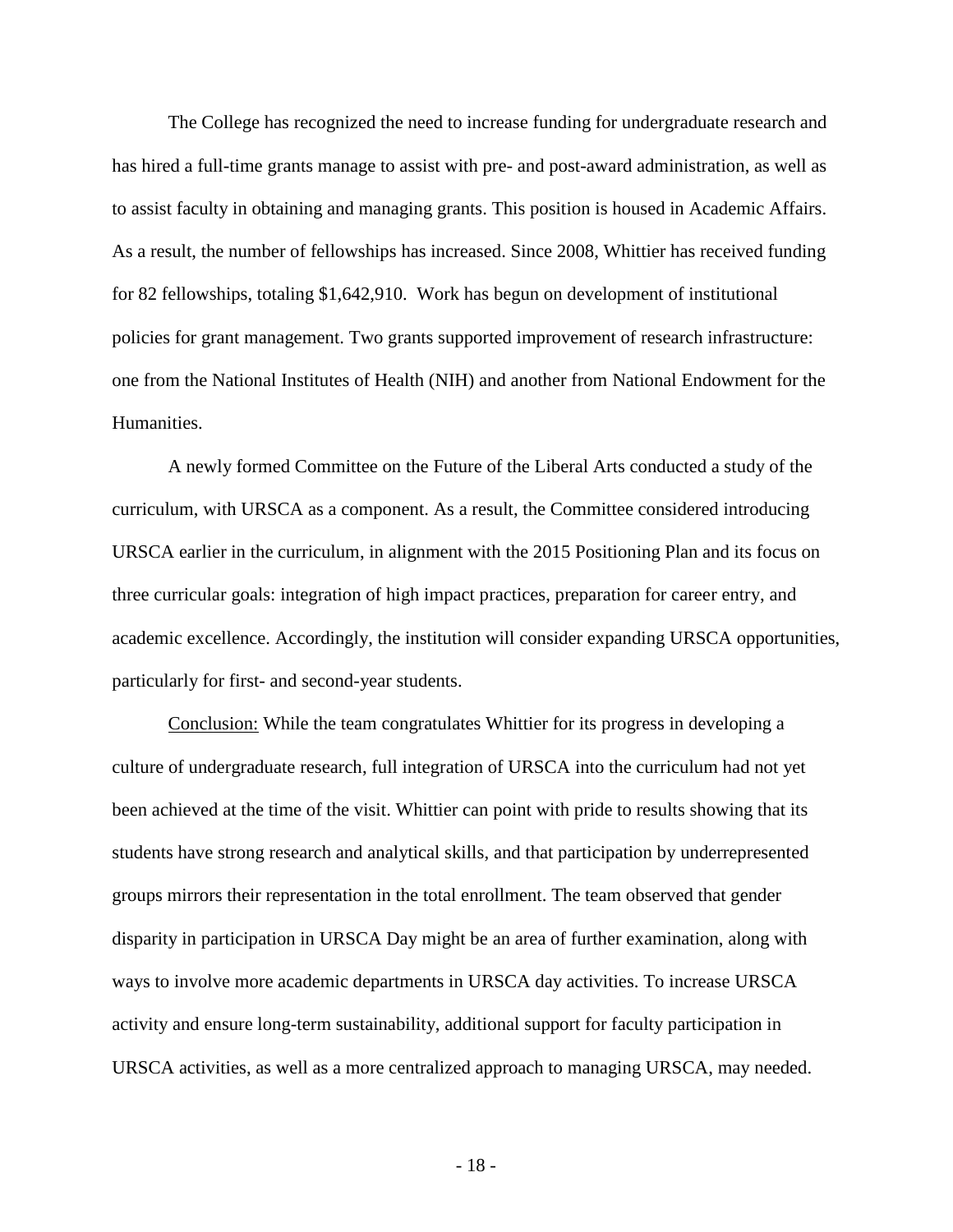This will become more important as more data are collected, analyzed and disseminated to stakeholders.

#### **SCHOOL OF LAW**

Whittier Law School was founded in 1966 as the Beverly School of Law. It became part of Whittier College in 1975. Whittier Law School is fully approved by the American Bar Association and is a member of the Association of American Law Schools. The School formerly offered both full- and part-time options, but has discontinued the part-time evening program because of declining enrollments. The Law School is located approximately 26 miles from the main campus and occupies an attractive campus on 14 acres, with four buildings.

In 2013, the Law School enrolled 590 students, with a student/faculty ratio of 21:1. The student body was diverse, with approximately 50% women, 50% men, and 48% underrepresented ethnic and racial groups. As discussed more fully below, the Law School's finances were stable, and the dean reported that the Law School would not operate at a deficit for the next fiscal year, even in the event of reduced enrollment in incoming class. In addition to a fairly traditional curriculum, the Law School offers significant opportunities for its students to participate in experiential learning through a variety of clinics, practice centers, and skills courses (CFR 1.5, 2.1, 2.2b, 3.5).

On March 12, 2013, two members of the team, and the WASC liaison, visited Whittier Law School. These were the same team members who had visited the Law School in November 2011, as part of the CPR visit. During the EER visit, the team met with the Law School dean, members of the Assessment Committee, the Faculty Governance Committee, academic support and bar pass faculty, and also conducted open meetings for faculty and students. The team reviewed the EER report, the School's program learning outcomes, assessment plan, curriculum

- 19 -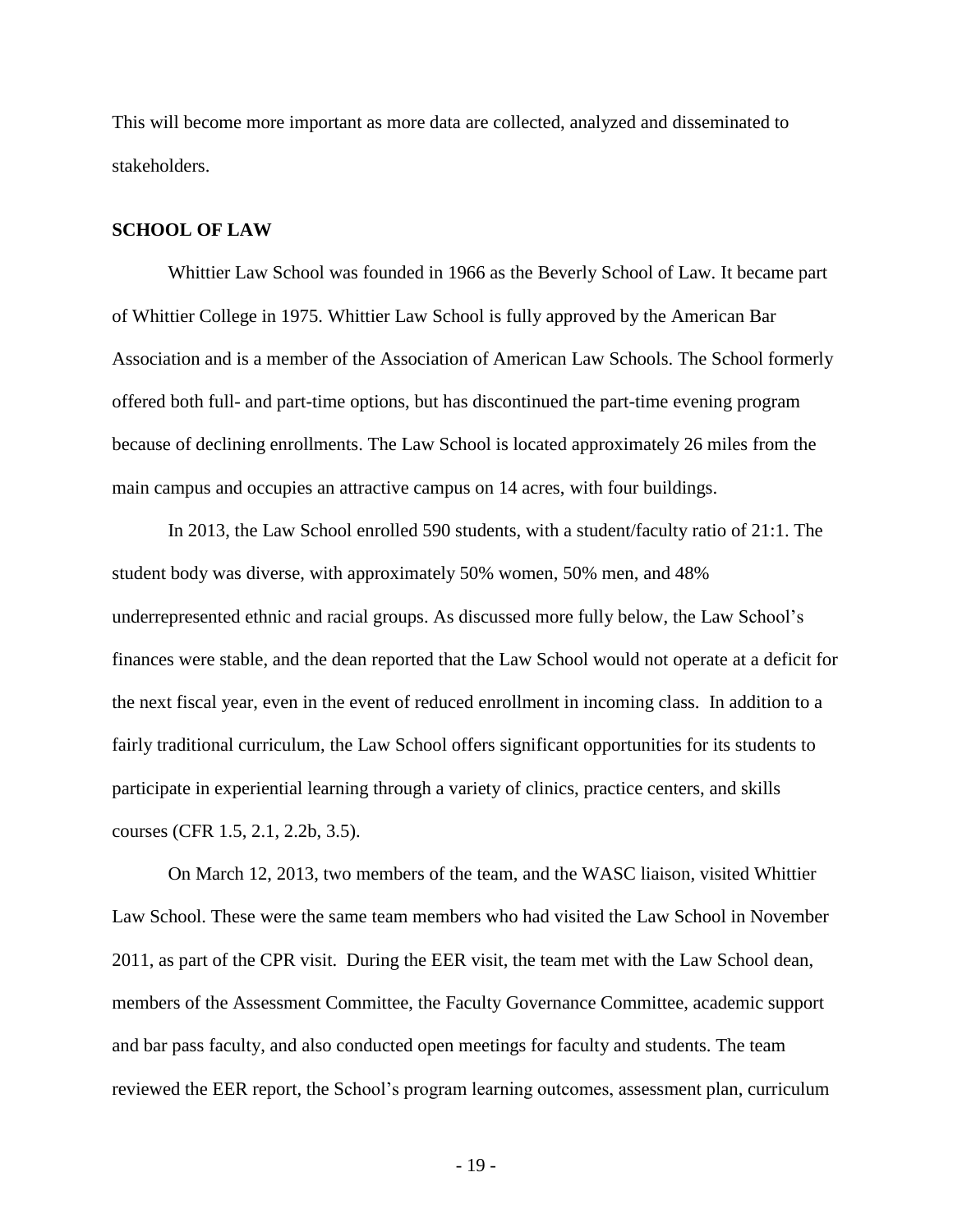map, assessment rubrics, course syllabi, and budget information. The team also received a copy of the Law School's new five-year strategic plan.

Issues from the CPR action letter and Law School response: In its March 18, 2012, action letter, the Commission addressed the issues surrounding assessment and institutional research at the Law School. The Commission referenced the team's observation: "The Law School's assessment efforts were significantly behind those of the rest of Whittier College, which has made significant and commendable strides in assessment and program review." The Commission recommended "further work in assessment at the Law School," and underscored the need for a robust institutional research and assessment capability.

Whittier's EER report addressed the Commission's concerns and pointed to changes initiated after the CPR visit. Citing bar examination results and career placement rates as key indicators of institutional assessment, the report discussed changes made to the curriculum and bar passage program, as well as to the Career Development Office, as a result of various assessment activities. Regarding "individualized assessment," the report stated that faculty had adopted program learning outcomes, incorporated learning outcomes into course syllabi, increased formative assessments in some courses, and conducted a "formal assessment of one of the learning goals adopted by the faculty." The report did not address increased data collection and analysis at the Law School.

Assessment of student learning and data collection: The Law School had made considerable progress in assessment of student learning since the CPR visit, attributable in no small part to the enthusiastic efforts of the Assessment Committee. The members of the committee had embraced the value of assessing student learning and had gained considerable expertise over the last two years. The faculty had begun to develop a culture of assessment and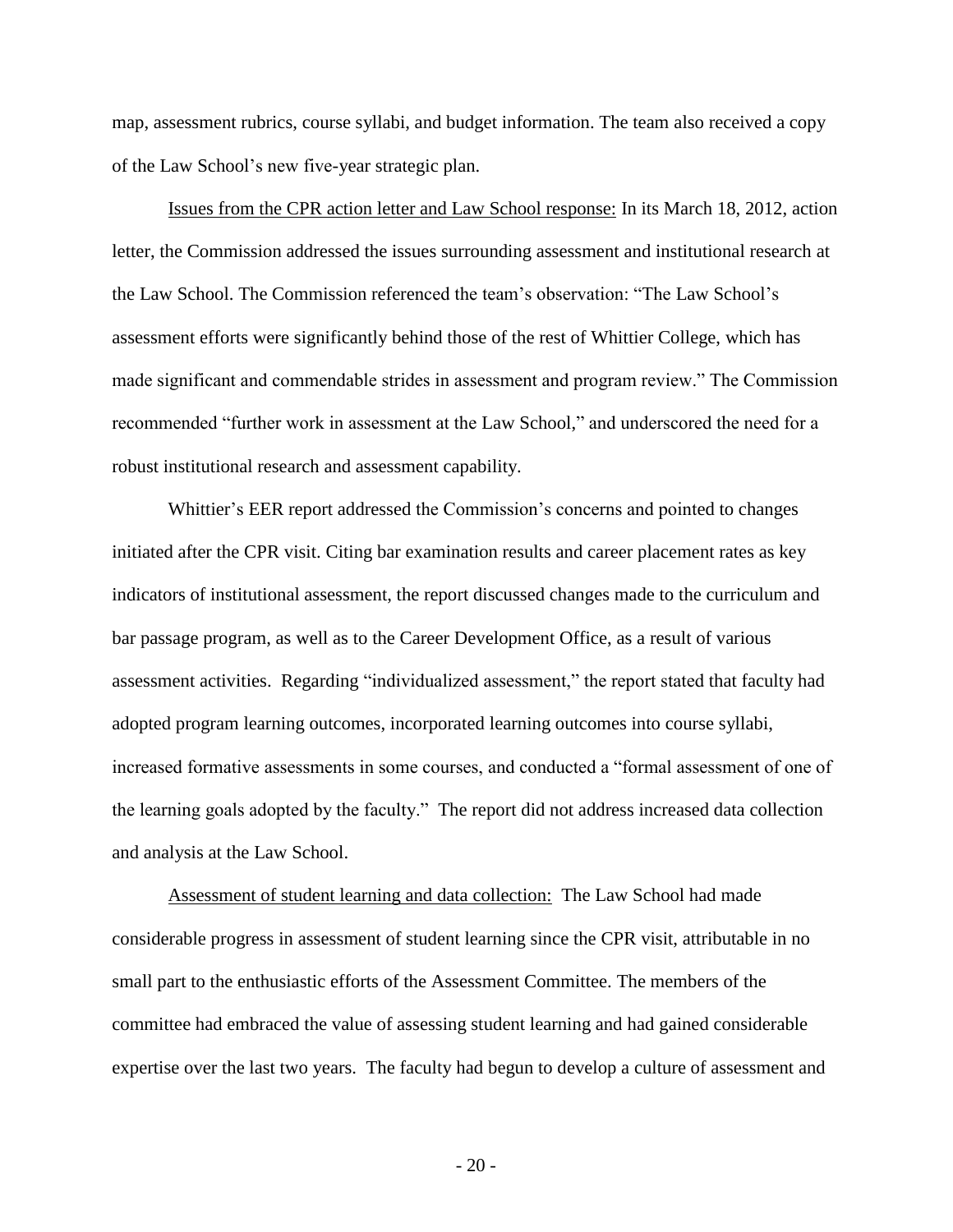evidence-based decision making and had increased their knowledge of assessment practices dramatically. They had adopted program learning outcomes appropriate for a graduate degree in law. There were seven stated learning outcomes: (1) Graduates will demonstrate knowledge of law and its role in society; (2) Graduates will demonstrate analytical and problem-solving skills; (3) Graduates will communicate effectively; (4) Graduates will demonstrate competency in legal practice skills; (5) Graduates will possess the requisite skills to recognize and resolve dilemmas in an ethical manner; (6) Graduates will demonstrate professionalism; and (7) Graduates will demonstrate knowledge of the importance of services to the profession and to the community at large (CFR 2.3).

The Law School, through the efforts of the Assessment Committee, had assessed learning outcome four and had developed rubrics and established a process for assessing learning outcomes three and five. The next step was to develop rubrics for outcomes one and two and to begin the process of assessment. In response to team comments following the CPR, the Assessment Committee amended the assessment plan to ensure that all program outcomes would be assessed within a time frame that would allow the Law School to interpret the results and feed them back into an improvement cycle.

For individual courses, faculty members had begun to incorporate student learning outcomes into course syllabi. Since the CPR, the Law School had ensured that the faculty received formal training on assessment of student learning, including how to construct course learning outcomes and rubrics. Faculty members had begun to develop rubrics for assessing these course learning outcomes, and were working with the Assessment Committee to do so. The team's meeting with faculty members verified the extent to which faculty members were actively creating and utilizing rubrics, engaging in an increasing number of formative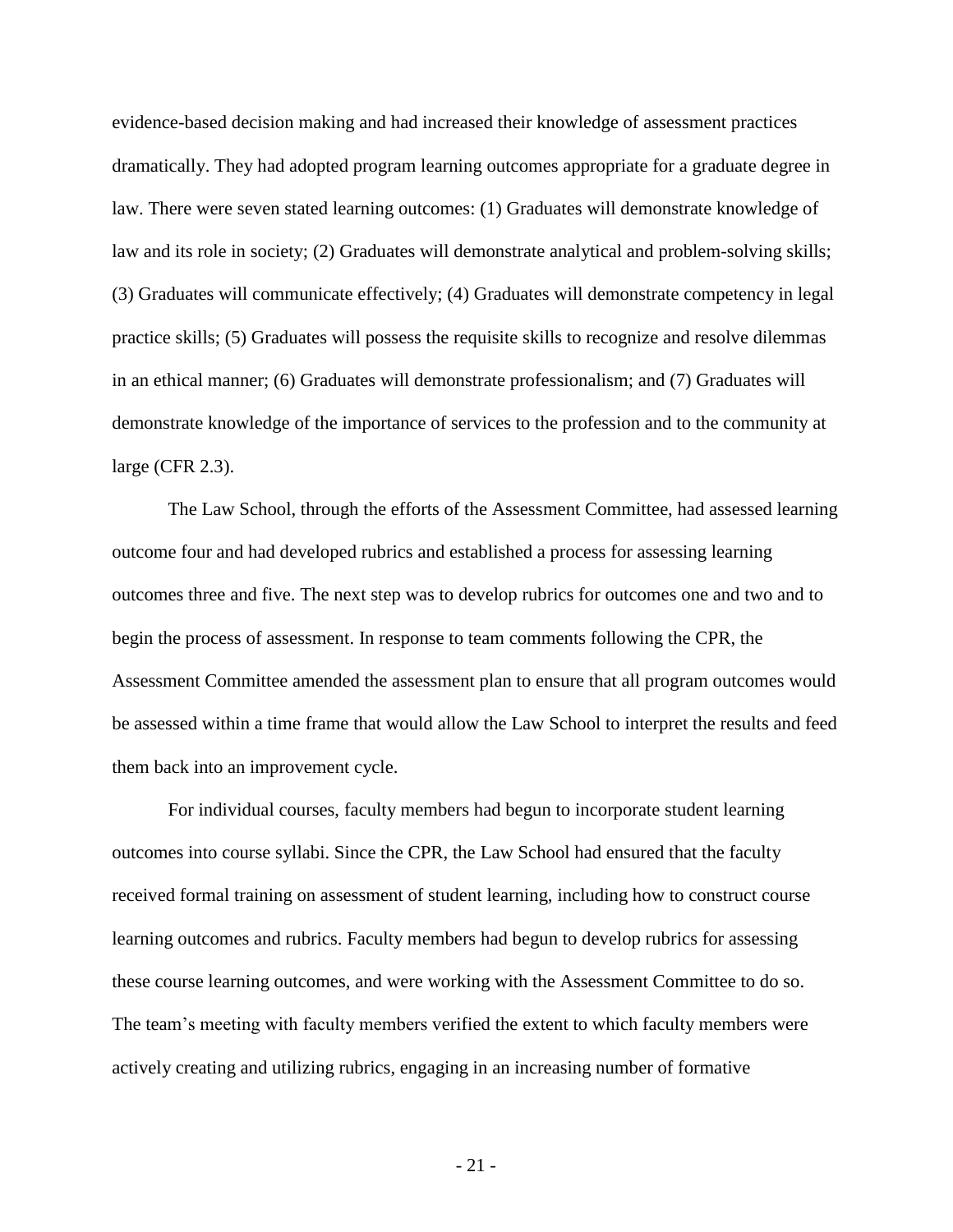assessments, and viewing assessment as central to what they do as opposed to an added duty (CFR 2.3).

Regarding formative assessment at the course level, the Law School had initiated a requirement that first-year students receive a midterm examination with feedback in one course, and that students who perform poorly on this midterm examination would be referred to the Academic Support Program for individualized assistance. Furthermore, the Law School had begun to offer at least one required, first-year course in small sections (35 – 40 students), and required faculty teaching small sections to give at least three formative assessments with feedback.

The Law School identified its major institutional measures as bar passage and graduate employment rates, both valuable tools for assessing student outcomes. While it was too early to assess the extent to which changes to the institution's bar passage programs would impact bar passage rates, assessment of various components of the program was underway and some course coverage had changed as a result. Furthermore, analysis of bar performance by grade point average had resulted in mandatory remedial courses for students with grade point averages predictive of poor bar examination performance.

The Law School conducted research to determine the extent to which certain variables predict bar passage. The study concluded that Law School grade point average was the only accurate predictor of bar passage. The team noted that the bar examination covers only a subset of what the Law School expects its graduates to have achieved, but found that the Law School was doing much more summative assessment and was not using the bar examination as a proxy for assessment of the full set of programmatic learning outcomes (CFR 2.3).

- 22 -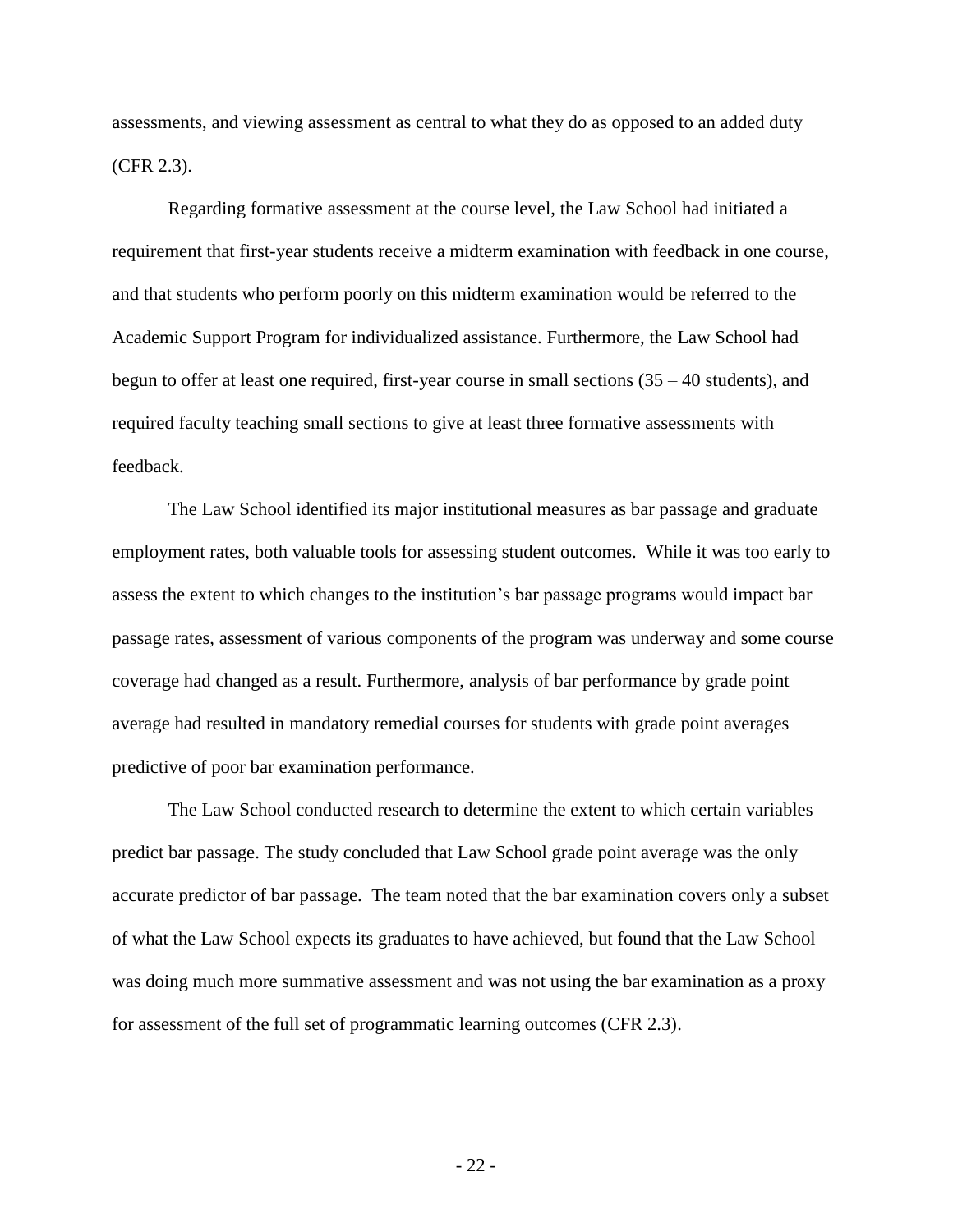Following an assessment of the second major institutional goal of graduate employment rates, the Law School hired more professional staff in the career services office, created a five year strategic plan, and put several initiatives in place to bring employers to campus to help improve the placement rates for students. The team suggests that the Law School may wish to focus on how and when these changes would be assessed and what would be done with the information (CFR 2.11).

The Law School does not participate in the Whittier College program review process. Nonetheless, given all of the assessment activities going on at the Law School, the periodic review conducted by their programmatic accreditor, the American Bar Association, and annual participation in the LSSSE survey (Law School Survey of Student Engagement), the Law School is actively engaged in reviewing all aspects of its program. Although, as noted above, the faculty had adopted programmatic learning outcomes, only one of the seven—competency in legal practice skills--had been assessed by the two faculty members in charge of the Law School's assessment efforts, rather than by faculty engaged in teaching the curriculum (CFR 2.7).

The Law School maintains its data in the manner required by the American Bar Association, and recently began to address the WASC requirement for a robust and systematic institutional research function. It had made progress in achieving capacity to both collect and utilize data, but still did not consistently collect and analyze student data disaggregated by demographic categories. Also, it was unclear whether there was a plan for the dissemination and use of these data, once collected (CFR 2.10 4.5).

Bar examination: The Law School devoted considerable resources to improving its students' performance on the California Bar Examination. It had robust academic support and bar passage programs and, after several years of results that lagged substantially behind other

- 23 -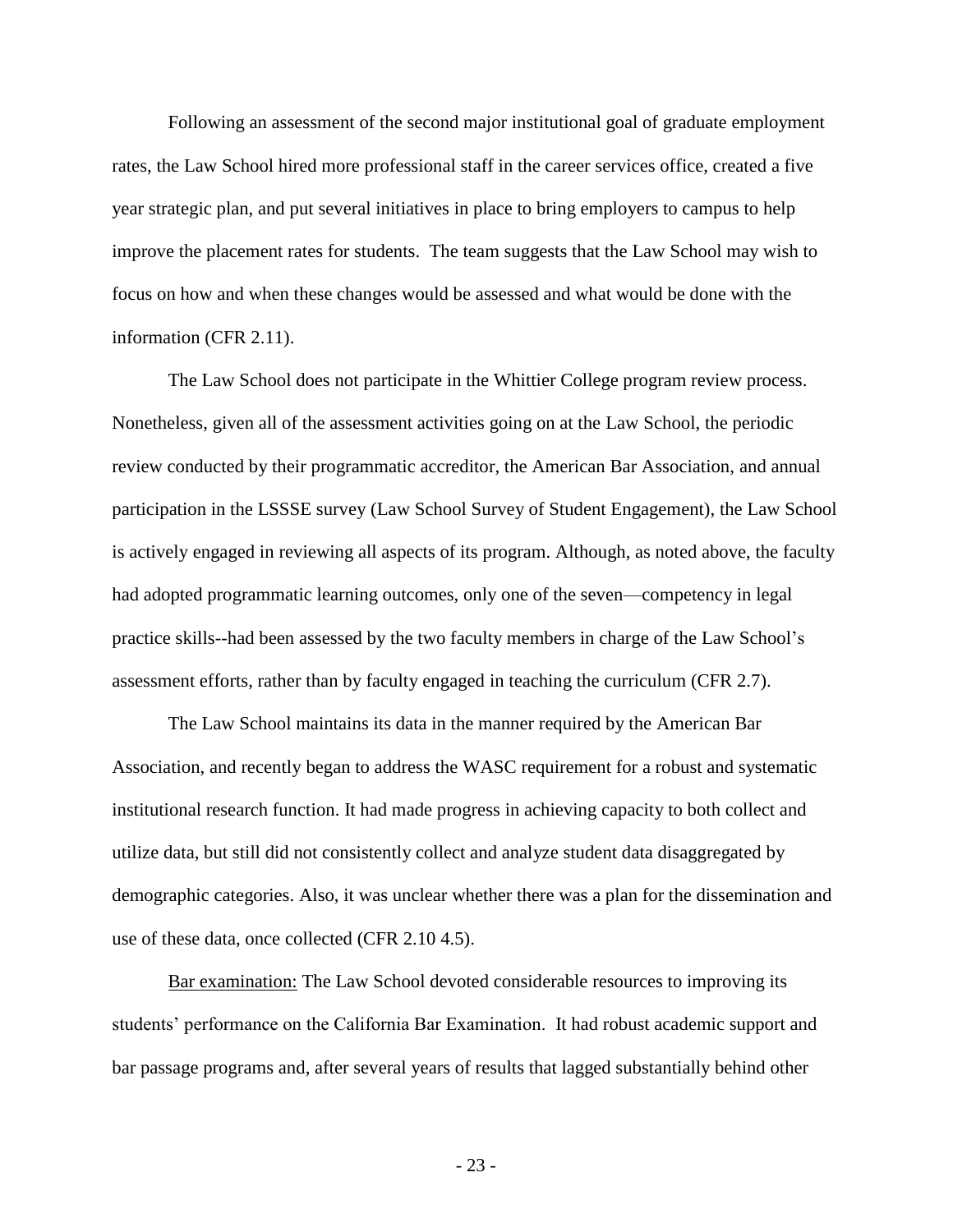ABA approved schools, saw a significant increase in passage rates on the July 2012 examination. In July 2012, the Law School was compliant with the bar passage standards of the American Bar Association.

| <b>Bar Administration</b> | <b>Average for California ABA</b> | <b>Whittier Law School</b> |
|---------------------------|-----------------------------------|----------------------------|
|                           | <b>Schools</b>                    |                            |
| February 2010             | 60%                               | 13%                        |
| <b>July 2010</b>          | 75%                               | 53%                        |
| February 2011             | 63%                               | 55%                        |
| <b>July 2011</b>          | 76%                               | 56%                        |
| February 2012             | 62%                               | 46%                        |
| <b>July 2012</b>          | 77%                               | 70%                        |

Graduates of the Law School from underrepresented groups passed the bar examination at approximately the same rate as majority students. As the institution has identified bar passage as one of its two key institutional assessment measures, periodic comprehensive assessment of admissions, retention, curriculum, and bar preparatory and academic support programs will need to occur, along with a plan for disseminating and using the information (CFR 2.7).

The Law School can be commended for the improvement in bar passage rates and, particularly, for the positive results in July 2012. The Law School aspires to bar passage rates consistently above the average of California ABA accredited institutions. Once students who have been the beneficiaries of the enhanced academic support and bar pass programs take the bar examination, the Law School planned to assess these programs in a comprehensive manner and make any changes indicated by the data.

Financial sustainability: Nationally, applications to law schools have been down substantially in recent years, and the Law School is expecting lower enrollments over the next several years. The team found that the institution had engaged in early and comprehensive planning for this eventuality and had involved all key stakeholders in the planning process. The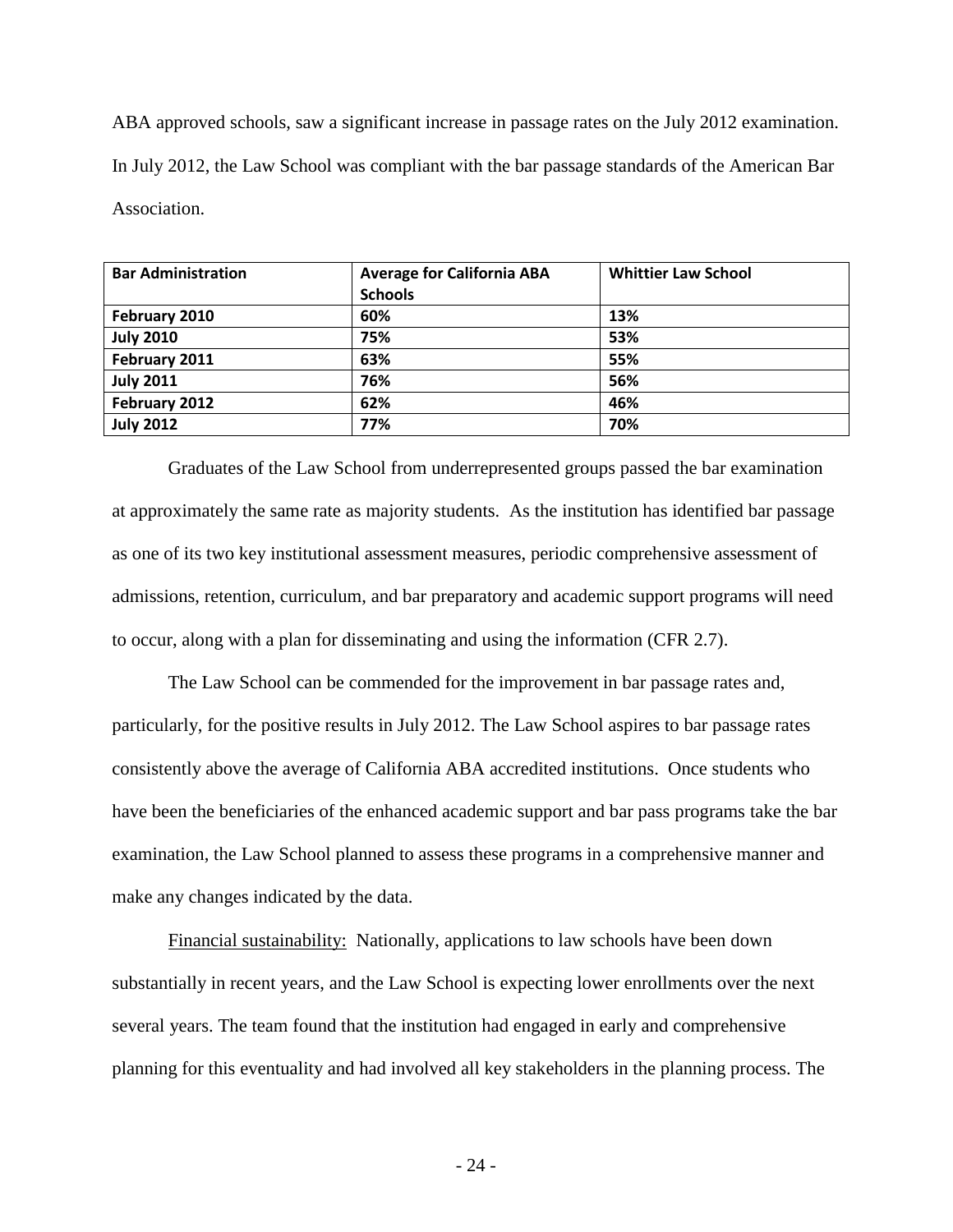Law School benefited from operational surpluses over the last several years. The team concluded that the Law School had adequate net asset reserves from annual operating budgets, quasiendowment, and reserves for capital renewal to absorb lower enrollments without a detrimental diminution in the credentials of its incoming students. Furthermore, the members of the Board of Trustees with whom the team met expressed their unqualified support for the Law School, as well as a commitment to do all necessary to see the Law School through this time of uncertainty and change.

Integration with Whittier College: It appeared to the team that the Law School was not well-integrated with Whittier College. The Law School dean is not included in Whittier's management team meetings, ostensibly because of the physical distance between the two campuses. In addition, there appeared to be little or no interaction between the faculty and students of the Law School and Whittier College. As noted in the team's CPR report, without better integration and communication, synergies between the two campuses may be missed.

Conclusion: The Law School had made considerable progress since the CPR. Bar passage rates had improved and the School had greatly increased the academic support its students received. Program learning outcomes had been developed, one program outcome had been assessed, and two others were underway. Syllabi contained learning outcomes and there were more formative assessments underway in courses. A robust bar passage program was in place. Improvements had been made in career services and more opportunities for experiential learning were being made available. Students were being taught more of the skills necessary to complete successfully in the workplace. Despite challenging times ahead for all of legal education, the Law School was well positioned financially.

- 25 -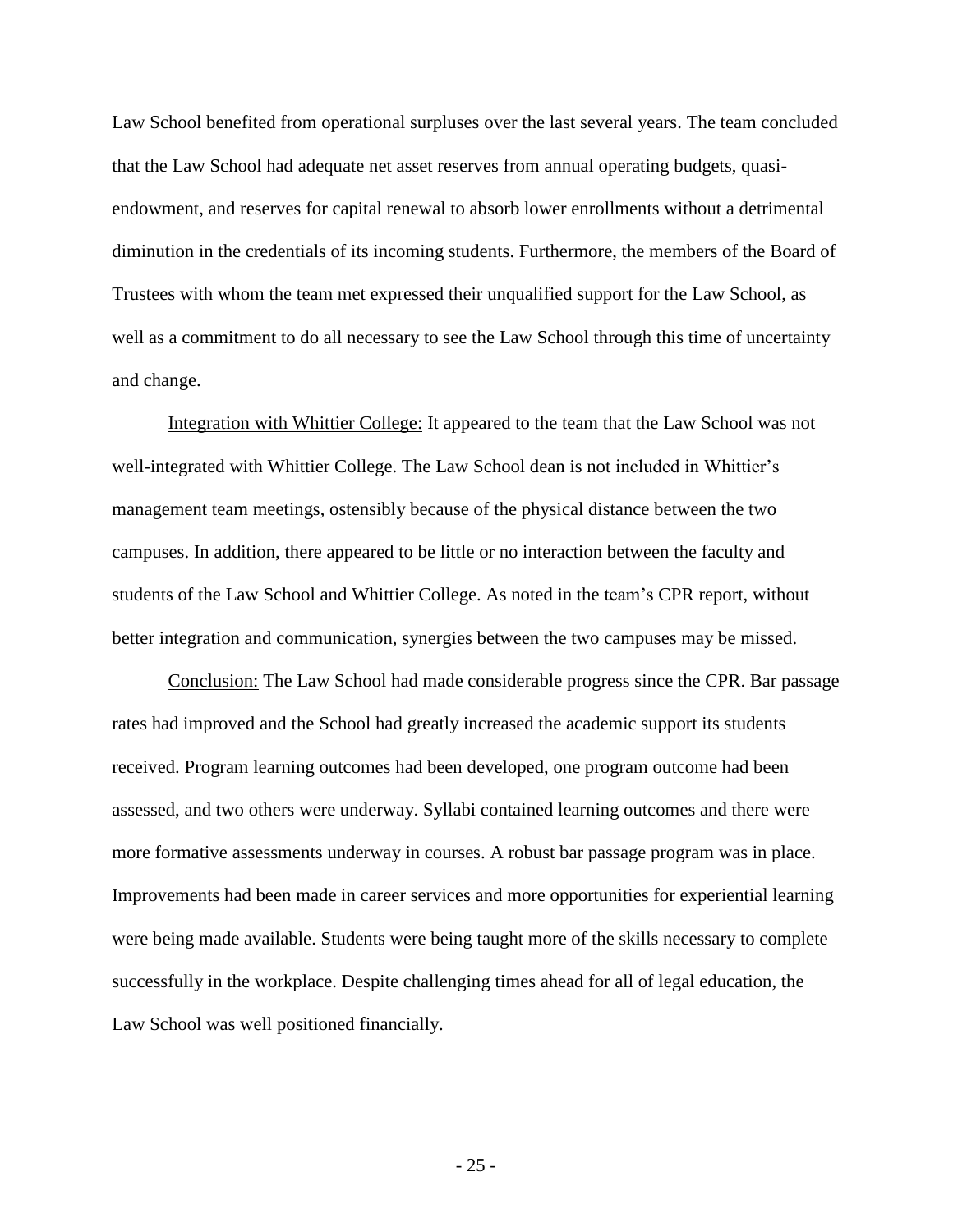The Law School was in the early stages of developing a culture of evidence-based decision making. The team observed that improvements in data collection, dissemination, and analysis were needed. While the Law School had established student learning outcomes at both the course and program level, and was working diligently on assessment, the Law School's efforts lagged behind Whittier College in this regard. Faculty members were not fully engaged in assessment; much of the activities were being undertaken only by the Assessment Committee. Rubrics had not been developed for all of the outcomes. Finally, it did not appear that the Law School was integrated fully into the life of the College. Both the Law School and College could benefit from a closer relationship that would take advantage of many opportunities.

#### **Program Review**

Assessment at Whittier College is embedded in an annual department review process in which departments select at least one learning outcome as a focus (CFR 2.7) and add an additional learning outcome for the five-year Academic Program review. This model keeps the academic program review process active and fresh as departments work toward the five-year process. The evidence indicated that every department had engaged in this assessment process at some level. Annual reports were documented in the online materials for the team's EER review. In addition, several departments had conducted the five-year review.

The team received the full Academic Program Review documents for two departments: Religious Studies and Music. In addition, team members met with faculty and administrators from these departments to ask questions about the process, results and future planning. In both departments, evidence was available to demonstrate that the programs have been systematically assessing learning objectives, using pre- and posttest instruments, surveys, student portfolio reviews and feeding results back into a cycle of improvement.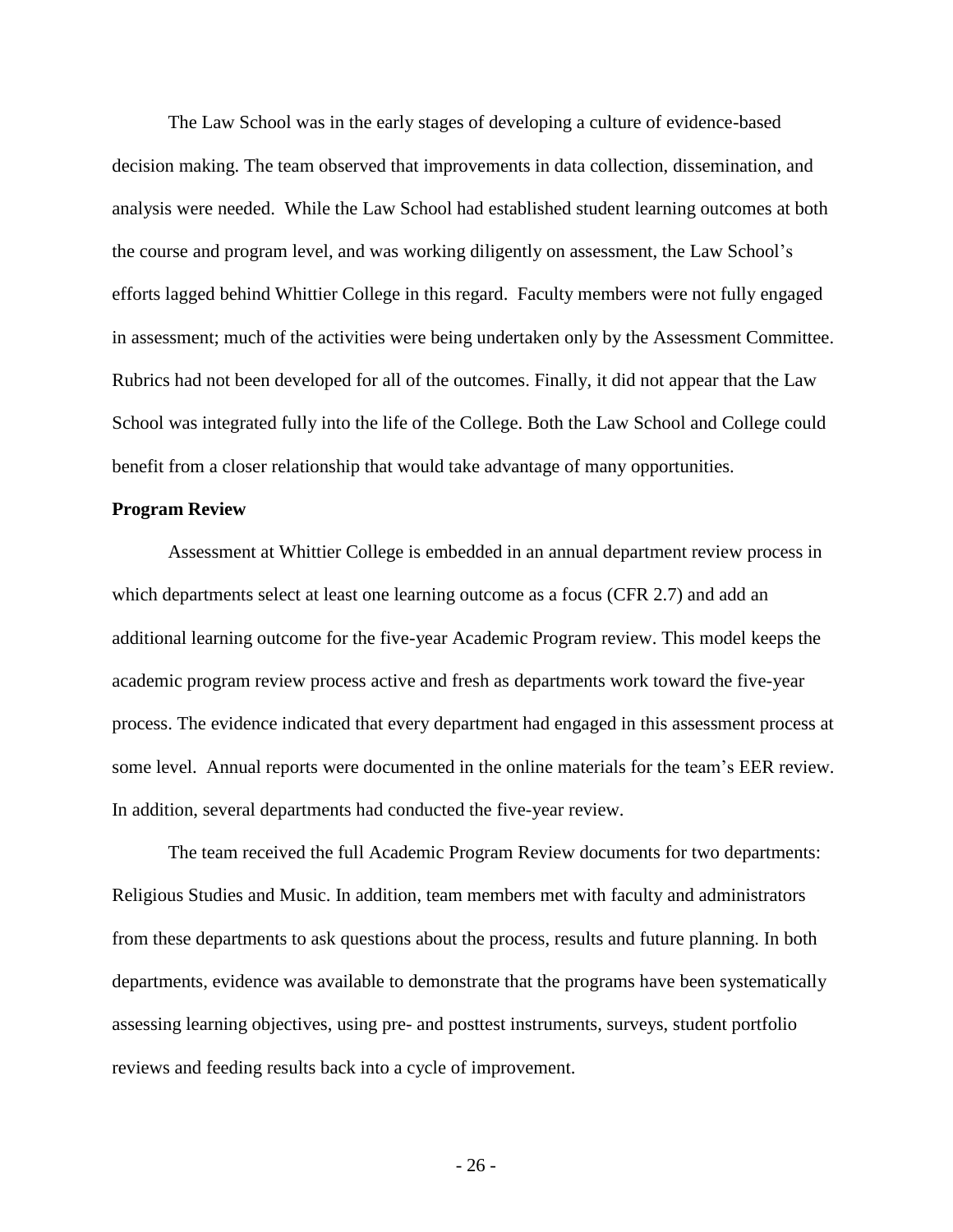Whittier's program review process includes both internal and external review. Internal reviews include members of the Assessment Committee. External reviewers are selected thoughtfully and their feedback is taken seriously. Departments submit reports and findings of the program review process to the Assessment Committee, which reviews the report and provides feedback. The departments use the feedback for improvement, such as modifications to the curriculum, or identifying new areas for assessment (CFR 2.7).

In interviews with the team, faculty indicated that they were not aware of how the results of program review are integrated into campus budget and planning (CFR 4.2). The team was not able to find evidence during this visit of use of program review in budget and planning. While the faculty's "Academic Plan 2020" is a separate document from the College's Positioning Plan, faculty support the integration of high impact practices, such as service learning, internships, faculty/student research and study abroad, into the curriculum, as described in the Positioning Plan.

#### **Sustainability**

Sustainability has two dimensions: financial viability and educational effectiveness. One major indication of Whittier's sustainability is that the College did not have to eliminate academic programs, layoff faculty and staff, provide less financial aid to needy students, or significantly cut support programs due to financial exigency during the national recession of 2008-2011. Also, over the past decade faculty salaries have increased an average of 3.9% per year.

Whittier has generated annual increases in total net assets for all years since 2001, with the exception of Fiscal Year 02, FY08 and FY09. The endowment grew from \$55 million in 2001 to \$78 million in 2011, and was \$80 million during the EER site visit. Although

- 27 -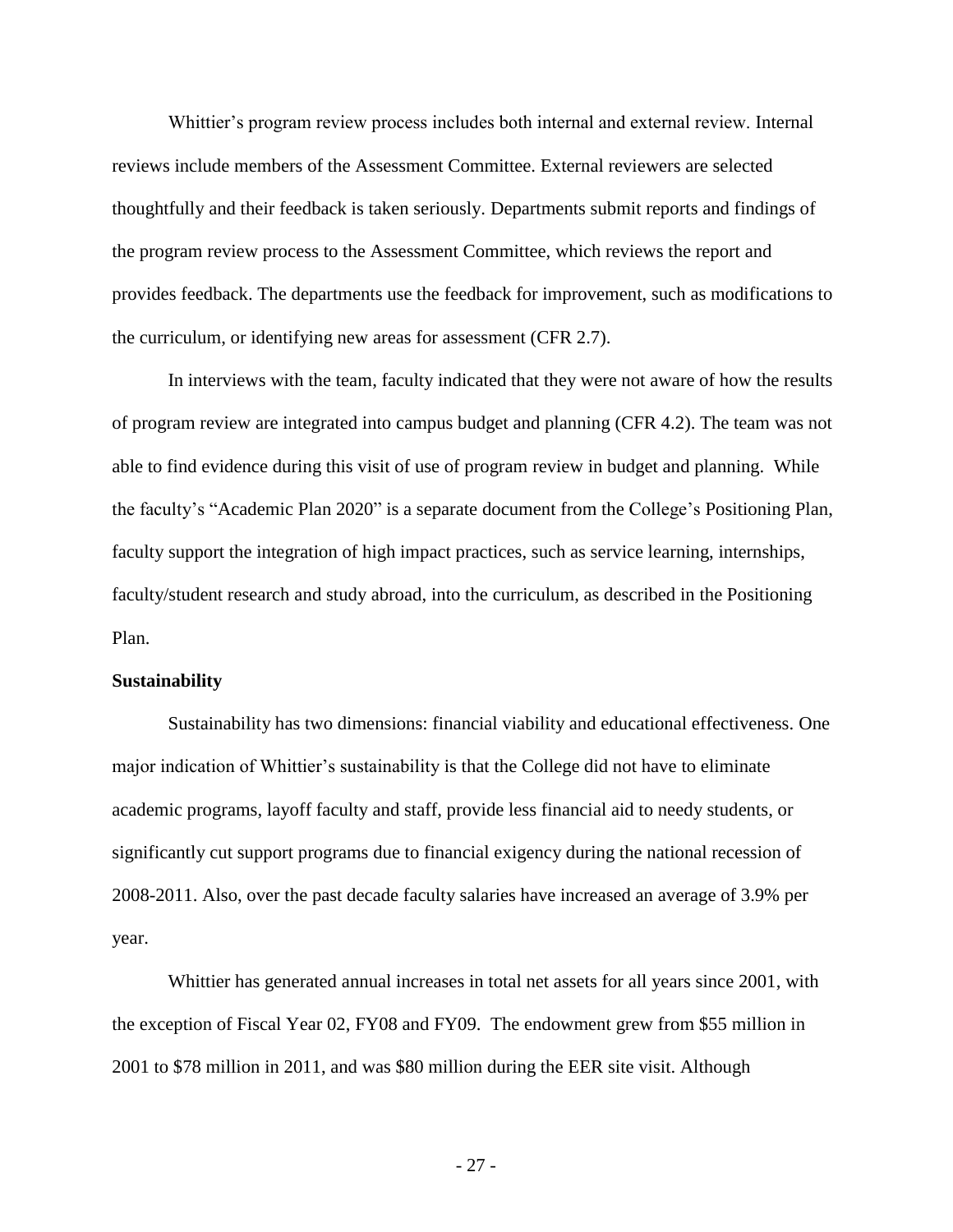outstanding debt grew from \$20 million in FY02 to \$54million in FY11, it was mostly due to the strategic decision in 2004 to issue \$60 million in revenue bonds for the purchase of the Law School campus and to complete renovations on both campuses. Certainly, some needs have not been fully met, including those of an ageing infrastructure, but the team found no sustainability issues at the college.

Law School enrollments nationally have declined, due to a large drop in the number of students taking the LSAT and a sharp decline in available jobs. But the Whittier Law School has received financial help. Over the past few years, the overhead/indirect annual charge has been reduced from \$1.5 million to \$1 million and surplus funds are available over the next 3-5 years, as Whittier's "new normal" Law School enrollment is being determined.

Whittier College has put in place a strong infrastructure for educational effectiveness that includes robust assessment and program review processes. The team concluded that the institution will be able to sustain its efforts for the foreseeable future.

#### **Planning**

When the team visited Whittier in November 2011, it noted that, although the College had a fully developed strategic plan for 2001-2011, it did not have a plan that would lead into a new cycle, even though a number of planning elements seemed to be in place (CFR 4.1, 4.3). Consequently, the Commission's action letter recommended that, "Whittier College update its last strategic plan to bring these and other plans together in a more comprehensive plan."

Substantial work had been done to address this since the CPR visit and, in February of 2013, the Board of Trustees approved *Whittier College 2015: Positioning Plan*. President Herzberger, in a March 2013 memo to the visiting team, noted that, "The College's positioning plan was designed to focus attention and resources and to track progress in meeting established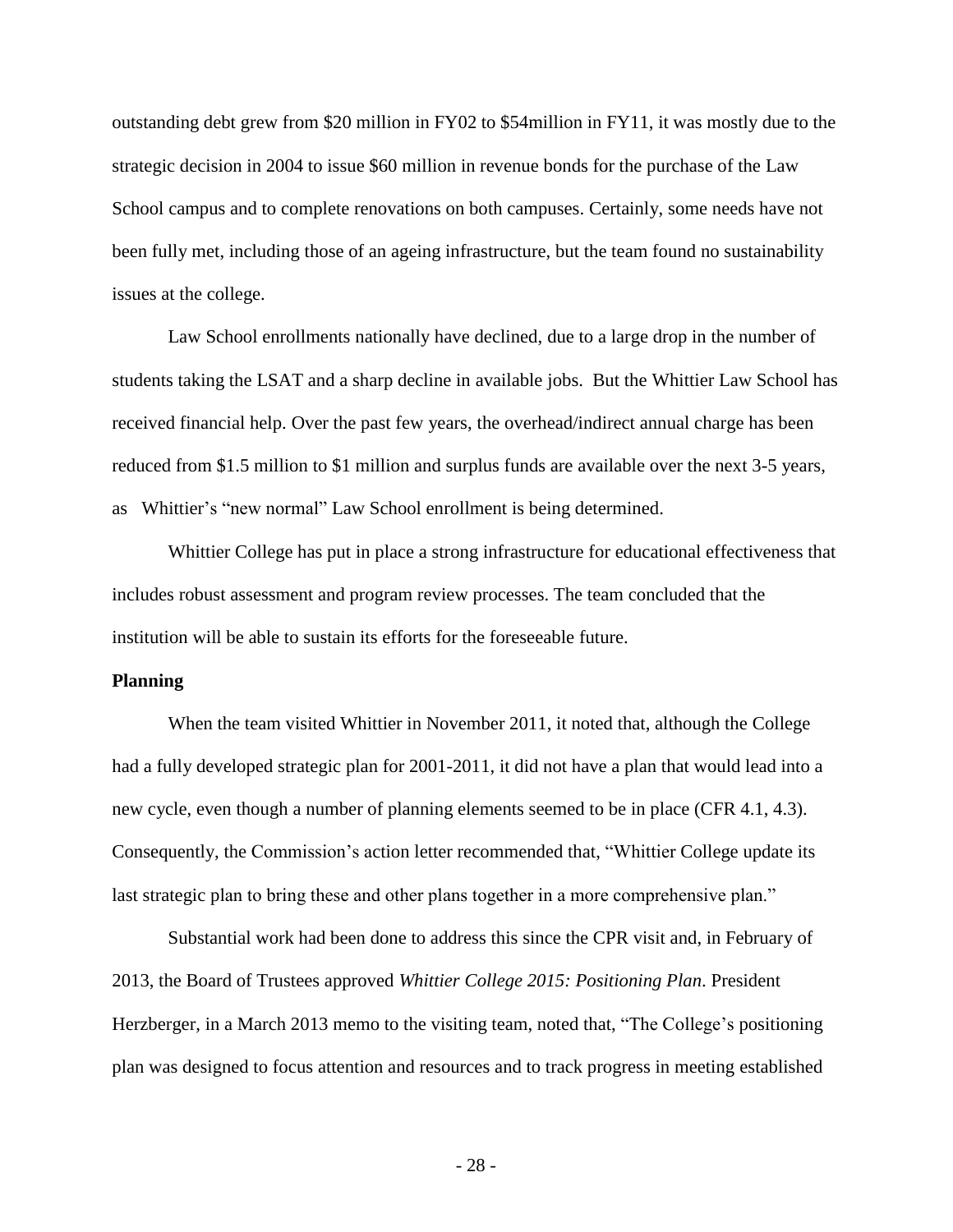goals." The plan referenced more than 20 development and review meetings with the College community. There were also numerous written reports, including a final report on the 2001-2011 Plan completed in July 2012, as the college celebrated its  $125<sup>th</sup>$  Anniversary.

The new plan was based on seven of Whittier's longstanding strengths, and also the realization that the plan was being enacted during a period of significant change for higher education. The plan expressed four interrelated goals:

- 1) To perfect a learning-centered approach to design and deliver a Whittier education and becoming a model for the nation;
- 2) To strengthen and spread Whittier's reputation regionally, nationally, and internationally;
- 3) To shift Whittier's business model in order to boost the College's financial strengths and to achieve aspirations for the students and College; and,
- 4) To create a physical environment for learning and living to compliment teaching.

Accomplishment of these goals would be measured through a number of Hallmarks of Success, to be achieved by 2015. These included renovation of the Stauffer Academic Building; improving first-year and second-year retention; increasing alternative business revenue; increasing the number of international students; enhancing students' successful transition to employment, or professional schools; and ensuring that the students' experience would include key high impact educational practices. The compact three-year time frame, as opposed to a more typical five- or 10-year time frame for planning, was designed to stress the urgency in addressing institutional priorities.

One issue that surfaced in meetings with the faculty was an apparently widely-held view that the Positioning Plan "came top-down, rather than bottom-up," and that there was "no faculty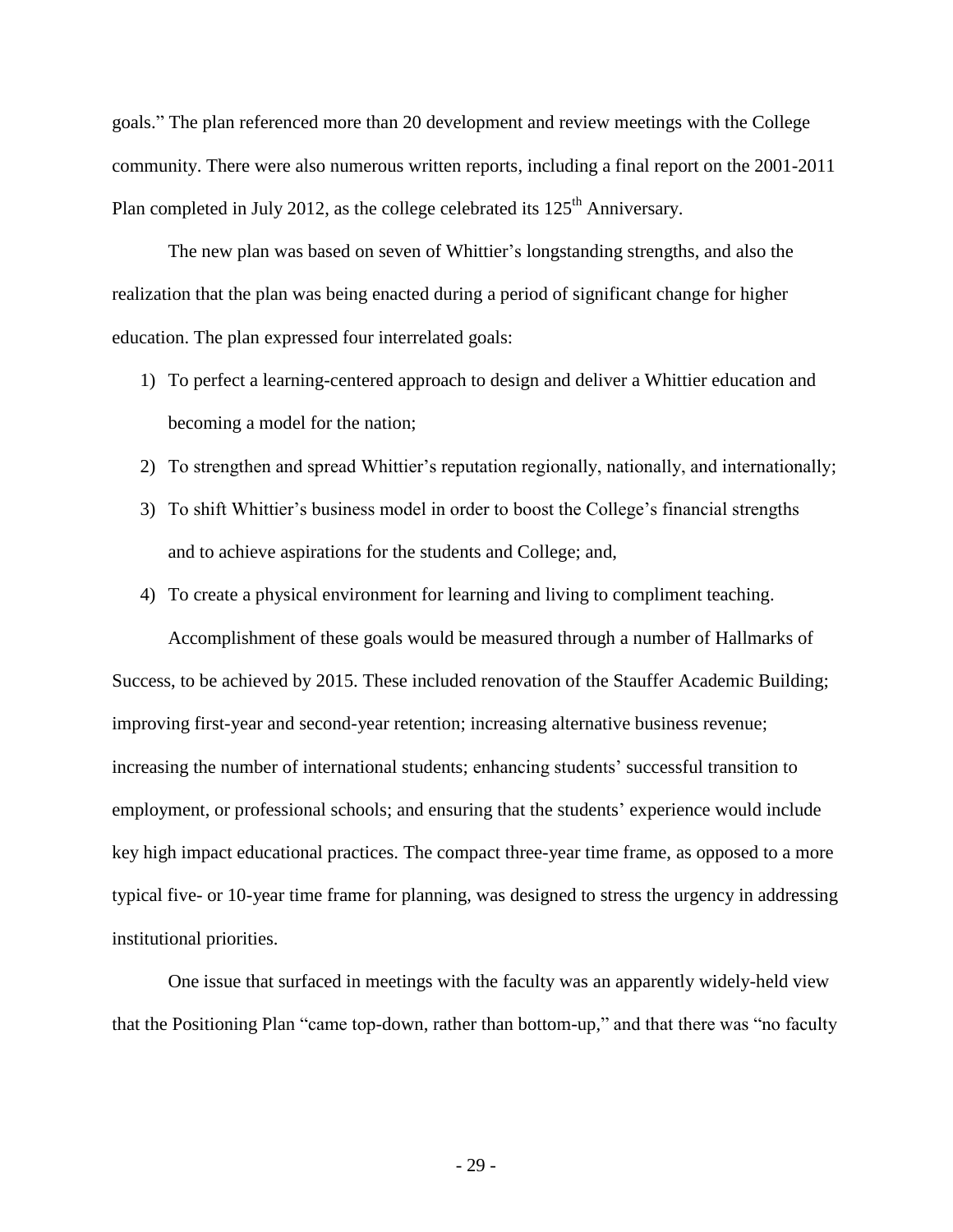ownership." Since the Positioning Plan has such a short time frame for completion, efforts to gain broad faculty buy- in are of major importance (CFR 4.1).

#### **Institutional Research**

The CPR report and the subsequent Commission action letter recommended that Whittier identify a dedicated institutional research function to improve the quality and communication of data for planning, assessment and decision support (CFR 2.7, 2.10, 4.3, 4.4, 4.5.). At the time of the EER visit, a list of duties for an institutional research director position had been developed, but a search had not begun to fill a dedicated position. At the time of the CPR, Whittier had taken a team approach to institutional research, in which a part-time associate dean fulfilled the role of institutional research and assessment coordinator, but enrollment management, advancement and other areas were responsible for collecting and analyzing their own data. While this appeared to work reasonably well in the past, it was clear to the team in both the CPR and EER visits that the campus would benefit from a dedicated function with full-time staff.

As in the CPR report, data in the institution's EER report were presented inconsistently or without the clarity and directness that might be expected if prepared with the help of a dedicated institutional research function. For example, retention rates for subgroups of the student population continued to be reported only as percentages, without a corresponding cohort size, or headcount that would add meaning to the changes over time. It is an accepted format in most institutional research offices to report both the beginning cohort headcount and the headcounts and percentage changes for retained students each year, and to include graduation rates in the same table.

Also, there were no comprehensive tables reporting the overall enrollment, or data showing the proportion each subgroup represented of the total. It was necessary for the team to

- 30 -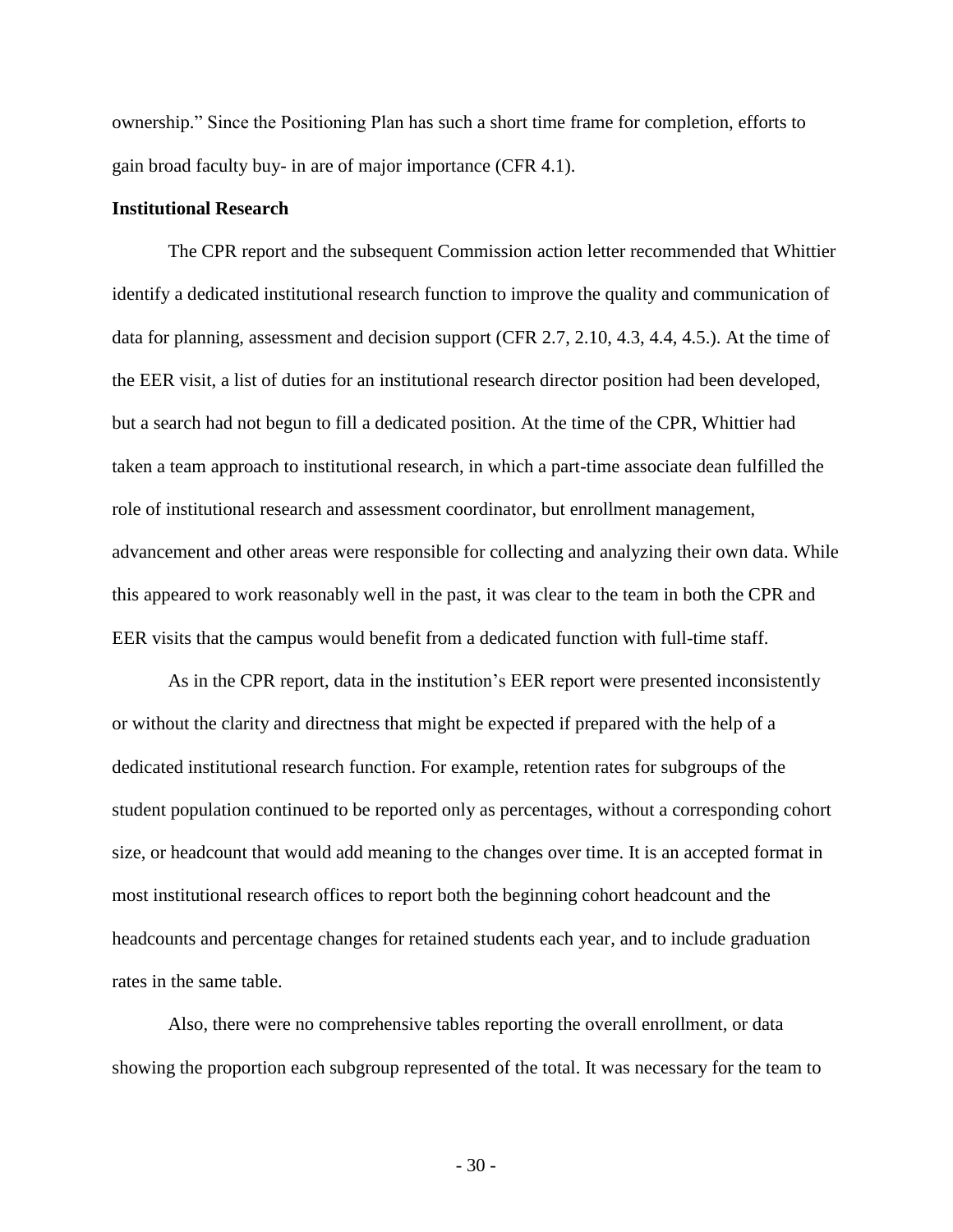compute some of these statistics for inclusion in its report. While Whittier can be commended for its research-based approach, the team observed that there was a heavy reliance on surveys and validated external instruments, and rather less emphasis on what could be learned by examining data from the student data base, or by incorporating student characteristics in the analysis of data generated by these instruments (CFR 2.10, 4.3, 4.4).

A dedicated IR function would have knowledge of the tools, techniques and trends common in institutional research that could help the institution make the most effective use of data. In addition, a dedicated IR function, with assessment in its portfolio, could take advantage of resources offered online and through annual conferences by the Association for Institutional Research and the various organizations and conferences focused on assessment of student learning.

In the team's view, it is critical that Whittier move forward with identification of a dedicated institutional research and assessment function (CFR 4.5).

# **SECTION III FINDINGS AND RECOMMENDATIONS**

## **Findings and Recommendations from the CPR**

#### **Commendations**

- 1. The first-year program demonstrates Whittier's commitment to building community.
- 2. Whittier's faculty and staff are dedicated to promoting student learning.
- 3. The Law School has made great strides since 2008.

#### Recommendations

- 1. Develop a new strategic plan and assure greater alignment of planning activities.
- 2. Strengthen support for institutional research and assessment.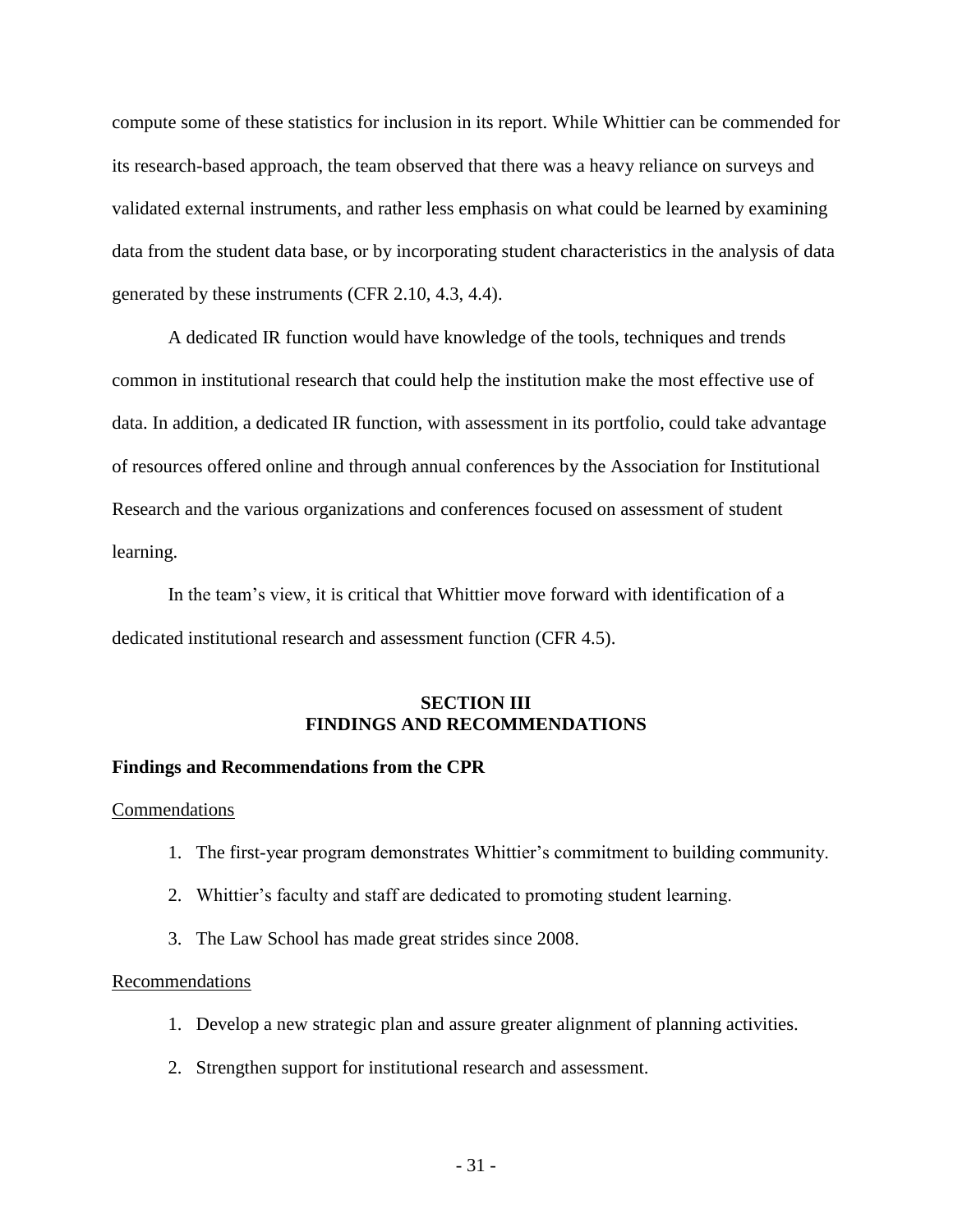3. Improve institutional research and assessment in the Law School.

# **Findings and Recommendations from the EER**

The following are the team's commendations and recommendations, based on its review

of the institution's EER report and the campus visit.

# **Commendations**

- **1. The Whittier College Board of Trustees is active, engaged and supportive.**
- **2. Significant progress has been made in strategic planning since the CPR, resulting in**  *Whittier College 2015: Positioning Plan***.**
- **3. The Law School has made significant progress in assessment of student learning and has begun to develop a culture of assessment and evidence-driven decision making.**
- **4. Substantial progress has been made in both assessment and program review.**
- **5. Faculty members at Whittier College are deeply committed to their students and to the value the institution places on community.**

## **Recommendations**

**1. Being efforts as soon as possible to secure faculty buy-in for goals outlined in the Positioning Plan.**

The strategic plan had a very short time line of only three years. Although the rationale for this was described adequately, the leadership must move quickly to ensure faculty buy-in in order to achieve the goals set out by the plan. The team's meetings with faculty suggested a strong sentiment that the plan was developed from the top down and that the faculty had not taken ownership of the plan or its goals (CFR 4.1, 4.2).

# **2. Undertake efforts to more fully integrate the Law School into the College and to improve communication between the two campuses.**

The 26 miles separating the two campuses should not serve as an impediment to interaction and mutually-beneficial synergies. The miscommunication regarding the dates for the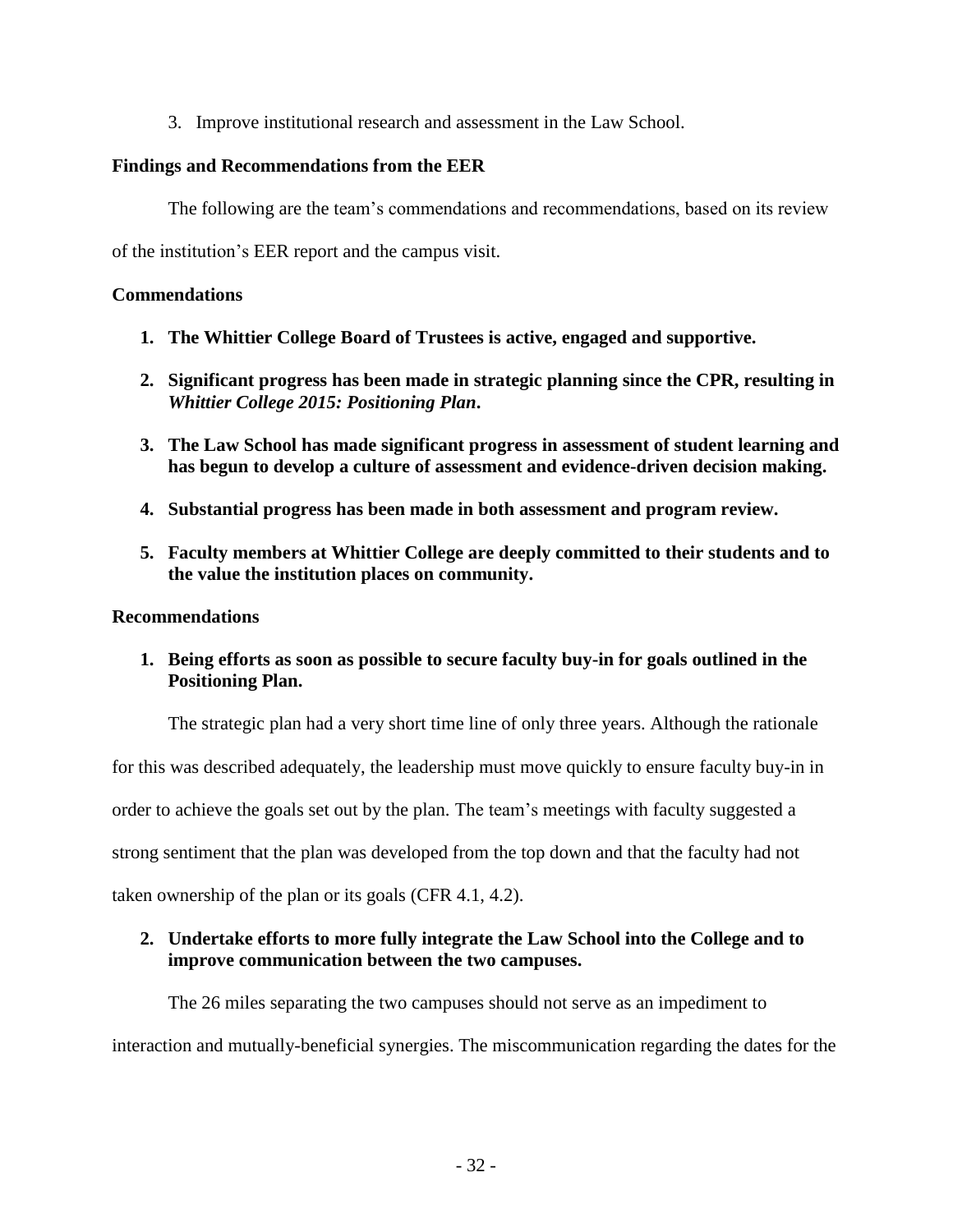EER visit appeared to signal a need to explore better coordination and communication between administrators located at the Law School and Whittier College campuses (CFR 3.8)

# **3. Take steps to further support and develop URSCA and to more fully integrate it into the curriculum.**

While participation in URSCA Day had increased, as well as support for student

participation in activities related to the program, the numbers remained small. URSCA continued to be the responsibility of a small group of faculty, with no central oversight. There appeared to be little institutional support for faculty engaged in URSCA activities, and no centralized system for collecting and analyzing data on the program (CFR 2.5, 4.5).

# **4. Integrate program review, academic planning and budget planning through a clearly defined process that links action plans with agreed upon commitments.**

While student learning assessment was clearly embedded in program reviews, no

evidence was provided that academic and budget planning were linked with the program review

process (CFR 4.2).

# **5. Move forward with identifying the critical role of a director of institutional research and assessment in planning, assessment and decision support.**

Identification of an individual who could serve as a leader would help to ensure clarity in

the presentation, standardization and usefulness of data (CFRs 4.4, 4.5).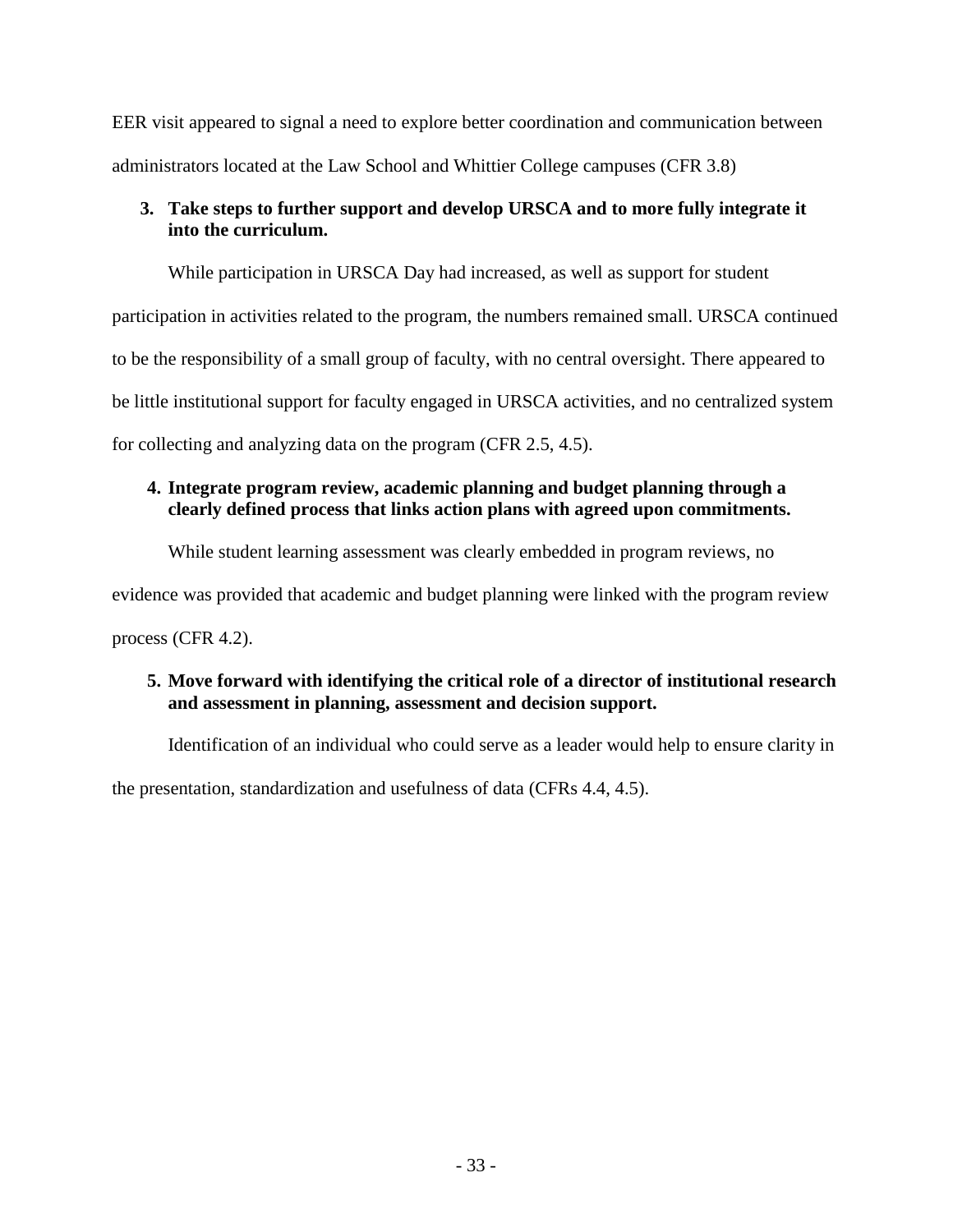# **APPENDIX I**

# **OFF-CAMPUS SITE CONSUMING OFF-CAMPUS SITE**

**Team Report Appendix Institution: Whittier College** Date: March 12, 2013

A completed copy of this form should be appended to the team report for all visits in which off-campus sites were reviewed<sup>1</sup>. One form should be used for each site visited. Teams are not required to include a narrative about this matter in the team report but may include recommendations, as appropriate, in the Findings and Recommendations section of the team report.

- 1. Site Name and Address Whittier Law School Harbor Blvd Costa Mesa, CA
- 2. Background Information (number of programs offered at this site; degree levels; FTE of faculty and enrollment; brief history at this site; designation as a regional center or off-campus site by WASC)

The law school is located on 14 acres in Orange County and has four buildings and ample parking. The school is located near the commercial and legal centers of the County. The current FTE is 590 students.

The law school offers a JD program, an LLM for foreign lawyers, as well as a variety of clinics, international, and certificate programs. There are 22 tenured or tenure track faculty members, 10 members on long-term contracts, as well as approximately thirty members of the adjunct faculty. The student-faculty ratio is approximately 21:1.

More detailed information is contained in the team report, attached hereto.

3. Nature of the Review (material examined and persons/committees interviewed)

EER of Whittier College.

 $\overline{a}$ 

The visit was conducted by two team members and the WASC liaison, the same team who visited the law school during the CPR.

The team spent an entire day at the law school, meeting with administrators, faculty, and students.

The team reviewed the EER report and appendices as well as documents provided to the team on site.

 $1$  See Protocol for Review of Off-Campus Sites to determine whether and how many sites will be visited.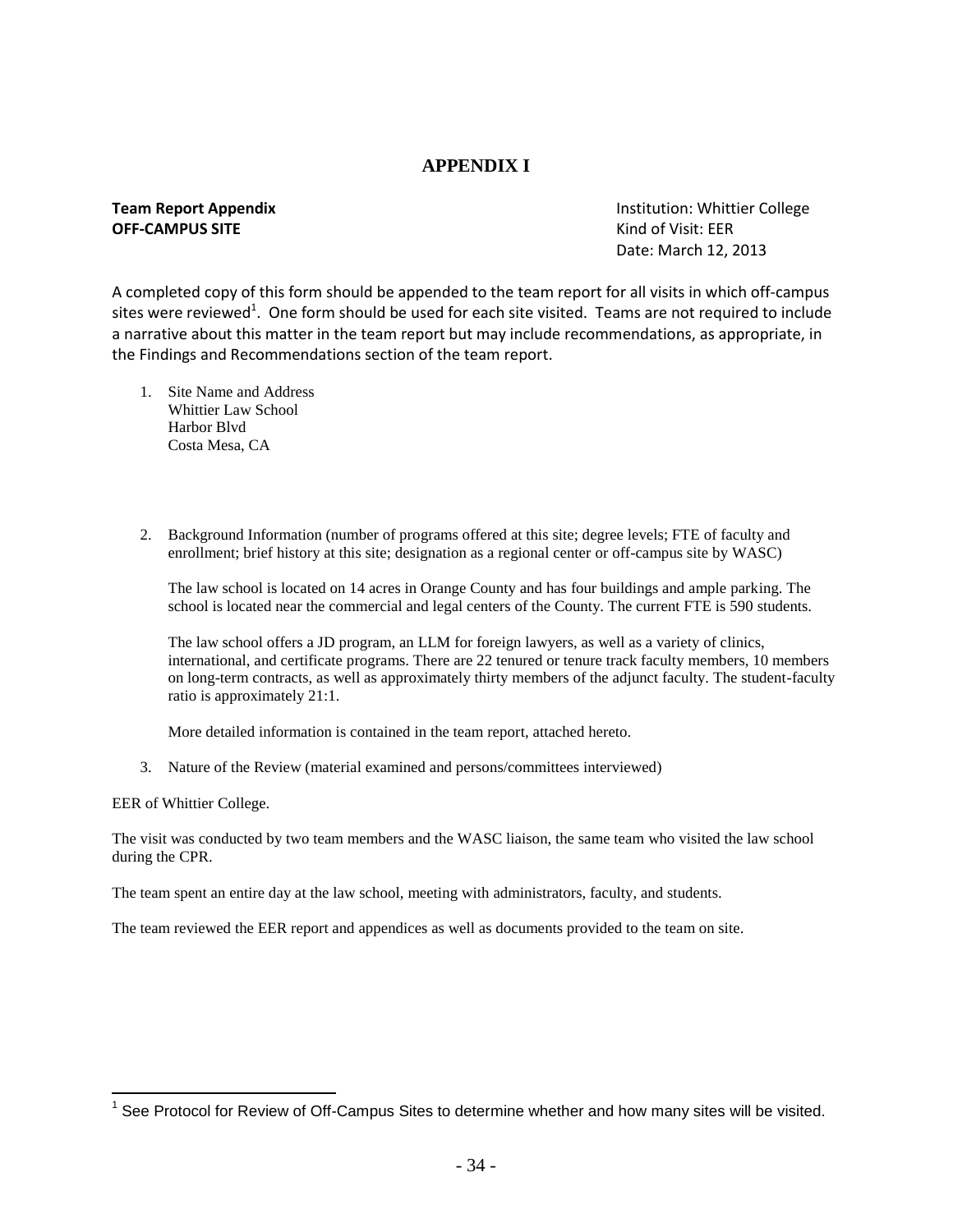# **Observations and Findings**

| <b>Lines of Inquiry</b>                                                                                                                                                                                                                                                                                                                                  | <b>Observations and Findings</b>                                         | <b>Follow-up Required</b><br>(identify the issues) |
|----------------------------------------------------------------------------------------------------------------------------------------------------------------------------------------------------------------------------------------------------------------------------------------------------------------------------------------------------------|--------------------------------------------------------------------------|----------------------------------------------------|
| Fit with Mission. How does the institution conceive of this and other<br>off-campus sites relative to its mission, operations, and<br>administrative structure? How is the site planned and<br>operationalized? (CFRs 1.2, 3.1, 3.5, 4.1)                                                                                                                | The following items are addressed<br>in the team report, attached hereto |                                                    |
| Connection to the Institution. How visible and deep is the presence<br>of the institution at the off-campus site? In what ways does the<br>institution integrate off-campus students into the life and culture of<br>the institution? (CFRs 1.2, 2.10)                                                                                                   |                                                                          |                                                    |
| Quality of the Learning Site. How does the physical environment<br>foster learning and faculty-student contact? What kind of oversight<br>ensures that the off-campus site is well managed? (CFRs 1.8, 2.1,<br>2.5, 3.1, 3.5)                                                                                                                            |                                                                          |                                                    |
| Student Support Services. CPR: What is the site's capacity for<br>providing advising, counseling, library, computing services and other<br>appropriate student services? Or how are these otherwise provided?<br>EER: What do data show about the effectiveness of these services?<br>(CFRs 2.11-2.13, 3.6, 3.7)                                         |                                                                          |                                                    |
| Faculty. Who teaches the courses, e.g., full-time, part-time, adjunct?<br>In what ways does the institution ensure that off-campus faculty are<br>involved in the academic oversight of the programs at this site? How<br>do these faculty members participate in curriculum development and<br>assessment of student learning? (CFRs 2.4, 3.1-3.4, 4.6) |                                                                          |                                                    |
| Curriculum and Delivery. Who designs the programs and courses at<br>this site? How are they approved and evaluated? Are the programs<br>and courses comparable in content, outcomes and quality to those on<br>the main campus? (CFR 2.1-2.3, 4.6) [Also submit credit hour<br>report.]                                                                  |                                                                          |                                                    |
| Retention and Graduation. What data on retention and graduation<br>are collected on students enrolled at this off-campus site? What do<br>these data show? What disparities are evident? Are rates<br>comparable to programs at the main campus? If any concerns exist,<br>how are these being addressed? (CFRs 2.6, 2.10)                               |                                                                          |                                                    |
| Student Learning. CPR: How does the institution assess student<br>learning at off-campus sites? Is this process comparable to that used<br>on the main campus? EER: What are the results of student learning<br>assessment? How do these compare with learning results from the<br>main campus? (CFRs 2.6, 4.6, 4.7)                                     |                                                                          |                                                    |
| Quality Assurance Processes: CPR: How are the institution's<br>quality assurance processes designed or modified to cover off-<br>campus sites? EER: What evidence is provided that off-campus<br>programs and courses are educationally effective? (CFRs 4.4-4.8)                                                                                        |                                                                          |                                                    |